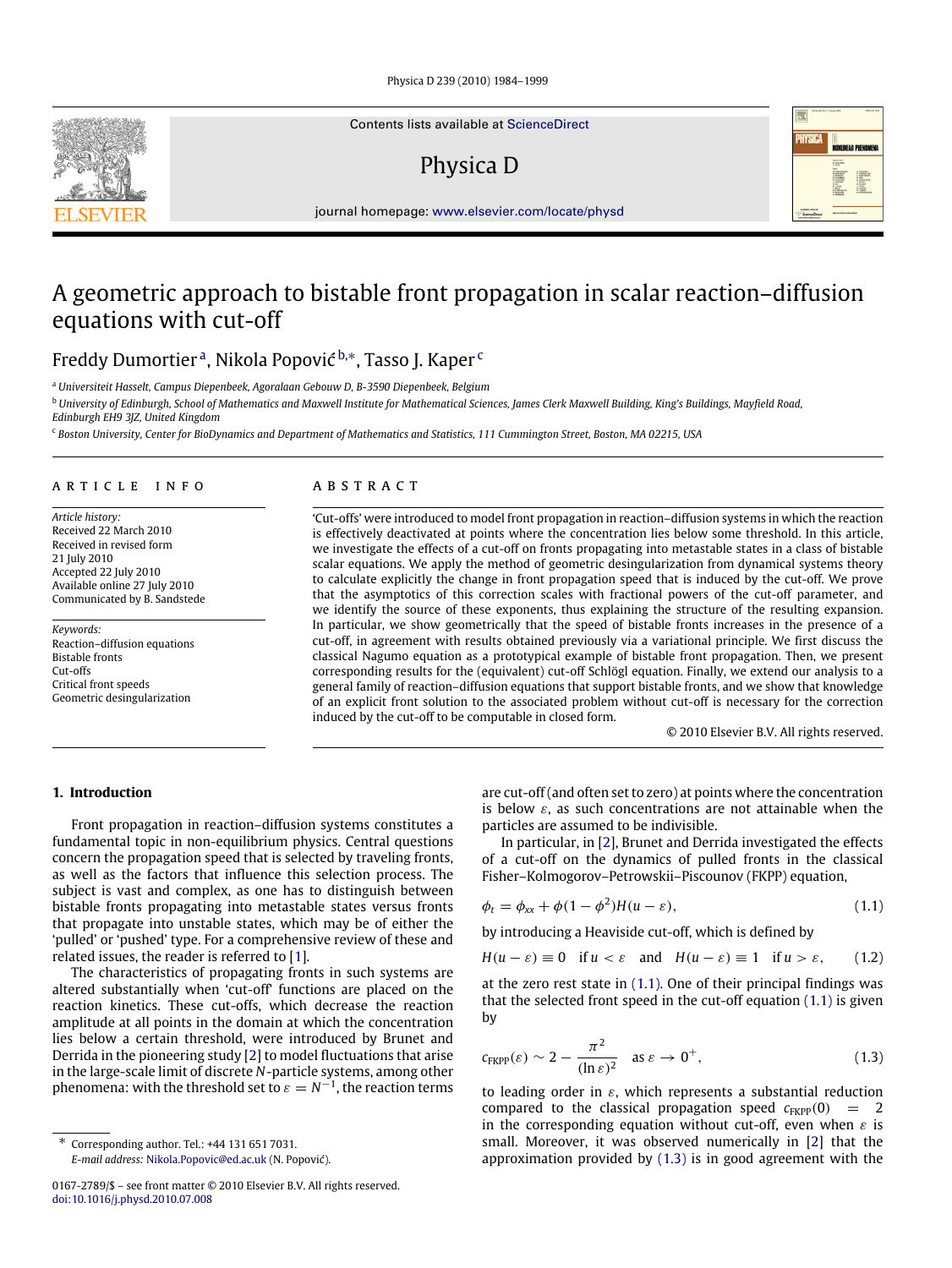front propagation speed found in discrete *N*-particle systems for *N* large, and it was conjectured that [\(1.3\)](#page-0-5) is valid for a wide variety of cut-offs in [\(1.1\).](#page-0-4)

In [\[3\]](#page-15-2), we proved the existence of traveling front solutions that propagate between the rest states at 1 and 0 in Eq. [\(1.1\),](#page-0-4) and we established the validity of the conjecture of Brunet and Derrida, including a generalization of it. In particular, we considered the general class of cut-off functions  $\Theta$  that satisfy

$$
\Theta\left(\phi, \varepsilon, \frac{\phi}{\varepsilon}\right) < 1 \quad \text{if } \phi < \varepsilon \quad \text{and}
$$
\n
$$
\Theta\left(\phi, \varepsilon, \frac{\phi}{\varepsilon}\right) \equiv 1 \quad \text{if } \phi > \varepsilon,
$$
\n
$$
(1.4)
$$

where, moreover,  $\Theta$  is bounded at  $\phi = \varepsilon$  and  $0 \lt \varepsilon \ll 1$ denotes the cut-off parameter, as before. (Examples include the Heaviside step function *H* defined in [\(1.2\)](#page-0-6) as well as the linear cutoff, with  $\Theta\left(\phi,\varepsilon,\frac{\phi}{\varepsilon}\right)=\frac{\phi}{\varepsilon}$  for  $\phi\,<\varepsilon$ ; see [\[3\]](#page-15-2) for details.) We gave a rigorous derivation of the leading-order ε-asymptotics of  $c_{\text{FKPP}}$ in [\(1.3\),](#page-0-5) and we showed that the coefficient  $\pi^2$  in that expansion is universal within the class of cut-off functions that satisfy [\(1.4\).](#page-1-0) The asymptotics of  $c_{\text{FKPP}}$ , as given in [\(1.3\),](#page-0-5) was subsequently also confirmed in [\[4\]](#page-15-3), via a variational approach.

The present article builds on the results obtained in [\[3\]](#page-15-2), in that we show how the geometric approach developed there, in the context of the FKPP equation with cut-off in [\(1.1\),](#page-0-4) can be generalized to study front propagation in the broad class of cut-off reaction–diffusion equations that is given by

$$
\phi_t = \phi_{xx} + f(\phi)\Theta\left(\phi, \varepsilon, \frac{\phi}{\varepsilon}\right). \tag{1.5}
$$

Here,  $(t, x) \in \mathbb{R}^+ \times \mathbb{R}, \phi(t, x) \in \mathbb{R}, \text{ and } f : \mathbb{R} \to \mathbb{R}$ denotes a smooth reaction function which vanishes at the three rest states at  $\phi^+, \phi^\circ$ , and  $\phi^-$  in [\(1.5\).](#page-1-1) Moreover, we assume that the corresponding equation without cut-off supports bistable front solutions that propagate from the stable rest state at  $\phi^-$  into the metastable rest state at  $\phi^+$ , with propagation speed  $c_0$ ; these assumptions will be made precise in Section [4.](#page-10-0) (As shown *e.g.* in [\[5](#page-15-4)[,6\]](#page-15-5), the front speed  $c_0$  is unique in the bistable case, whereas the FKPP equation supports traveling front solutions for a continuum of speeds *c* in the absence of a cut-off, with  $c \geq c_{\text{KPP}}(0)$  and  $c_{\text{KPP}}(0)$  the 'critical' front speed; cf. [\[3\]](#page-15-2) for a detailed discussion.) Finally, the cut-off  $\Theta$  is as defined in [\(1.4\);](#page-1-0) for clarity of exposition, we will only discuss the case where  $\Theta = H$  (the Heaviside cutoff) in detail here. Other choices of  $\Theta$  can be treated in a similar fashion; see [\[3\]](#page-15-2) and [Remark 12.](#page-8-0)

The propagation of traveling fronts in [\(1.5\)](#page-1-1) is naturally studied in the framework of the associated traveling front equation

$$
u'' + cu' + f(u)H(u - \varepsilon) = 0,
$$
\n(1.6)

where the prime denotes differentiation with respect to the traveling wave variable  $\xi = x - ct$  and  $u(\xi) = \phi(t, x)$  is the corresponding front solution; moreover, we have now set  $\Theta = H$ in [\(1.6\).](#page-1-2) In addition to proving the existence of traveling front solutions, we will calculate explicitly the  $\varepsilon$ -dependent correction  $\Delta c(\varepsilon)$  to the front propagation speed  $c_0$  that is induced by the cut-off in [\(1.6\).](#page-1-2) In particular, we will prove that this correction is positive, *i.e.*, that the propagation speed of bistable fronts increases in the presence of a cut-off, which is in agreement with results reported previously in [\[5,](#page-15-4)[7\]](#page-15-6). Moreover, we will show that ∆*c* scales with fractional powers of the cut-off parameter  $\varepsilon$ , and we will provide explicit expressions for these exponents, as well as – in certain cases – for the respective leading-order coefficients in the expansion for  $\Delta c(\varepsilon)$ . Finally, we emphasize that the numerical values of these coefficients will, in general, depend on the choice of cut-off  $\Theta$  in [\(1.5\),](#page-1-1) in contrast to the situation encountered in the study of Eq. [\(1.1\)](#page-0-4) in [\[2,](#page-15-1)[3\]](#page-15-2); however, the corresponding powers of  $\varepsilon$ will be universal within the family of cut-offs defined in  $(1.4)$ .

Our analysis of [\(1.6\)](#page-1-2) relies heavily on the blow-up technique from dynamical systems theory, a method also known as geometric desingularization. To the best of our knowledge, this technique was first used in the study of limit cycles near a cuspidal loop in [\[8\]](#page-15-7). It has since been successfully applied, including in [\[9\]](#page-15-8), as an extension of the more classical geometric singular perturbation theory to situations in which normal hyperbolicity is lost; a list of additional references can be found in [\[3\]](#page-15-2).

<span id="page-1-0"></span>Rather than applying geometric desingularization directly to [\(1.6\),](#page-1-2) we rewrite that equation as the equivalent first-order system

<span id="page-1-5"></span>
$$
u' = v,\tag{1.7a}
$$

<span id="page-1-3"></span>
$$
v' = -cv - f(u)H(u - \varepsilon), \tag{1.7b}
$$

$$
\varepsilon' = 0,\tag{1.7c}
$$

where we have appended the trivial  $\varepsilon$ -dynamics. In the context of [\(1.7\),](#page-1-3) traveling front solutions of [\(1.5\)](#page-1-1) that connect the rest states at  $\phi^-$  and  $\phi^+$  correspond to heteroclinic connections between the associated equilibrium points of [\(1.7\),](#page-1-3) which are found at  $(\phi^{\mp}, 0, \varepsilon)$ . We will denote these points by  $Q_{\varepsilon}^-$  and  $Q_{\varepsilon}^+$ , respectively, where  $\varepsilon \in [0, \varepsilon_0]$ , with  $\varepsilon_0 > 0$  sufficiently small. (The third equilibrium point, with  $u = \phi^\circ$ , is of no interest to us here.) Without loss of generality, we will assume  $\phi^+=0$  in the following.

<span id="page-1-1"></span>Now, the equilibrium point  $Q_{\varepsilon}^+ = (0, 0, \varepsilon)$  corresponding to  $\phi^+ = 0$  in [\(1.6\)](#page-1-2) is degenerate (non-hyperbolic), with a double zero eigenvalue, which is due to the presence of the cut-off *H*. This degeneracy can be removed by desingularizing ('blowing up') the origin to an invariant two-dimensional manifold. As will become clear in the following, the blow-up regularizes the dynamics in a neighborhood of the degenerate equilibrium at  $Q_{\!\varepsilon}^+$  , which can then be studied using standard techniques from dynamical systems theory.

In the context of [\(1.7\),](#page-1-3) the required blow-up transformation takes the form

<span id="page-1-4"></span>
$$
u = \bar{r}\bar{u}, \qquad v = \bar{r}\bar{v}, \quad \text{and} \quad \varepsilon = \bar{r}\bar{\varepsilon}; \tag{1.8}
$$

see also [\[3\]](#page-15-2). Here,  $(\bar{u}, \bar{v}, \bar{\varepsilon}) \in \mathbb{S}^2 = \{(\bar{u}, \bar{v}, \bar{\varepsilon}) | \bar{u}^2 + \bar{v}^2 + \bar{\varepsilon}^2 = 1\}$ , with  $\bar{r} \in [0, r_0]$  for  $r_0 > 0$  sufficiently small; in other words, the transformation in [\(1.8\)](#page-1-4) maps the origin to the two-sphere  $\mathbb{S}^2$  in  $\mathbb{R}^3$ . (In fact, it suffices to consider the blown-up dynamics on the quarter-sphere  $\mathbb{S}^2_+$  which is defined by restricting  $\mathbb{S}^2$  to  $\bar{\varepsilon} \geq 0$  and  $\bar{u} \geq 0.$ 

<span id="page-1-2"></span>To study the dynamics on (and near)  $\mathbb{S}^{2}_{+}$  in the blown-up phase space that is induced by the flow of  $(1.7)$ , we introduce  $(local)$ coordinate charts: we will define a phase-directional chart *K*1, corresponding to  $\bar{u} = 1$  in [\(1.8\),](#page-1-4) and a rescaling chart  $K_2$ , with  $\bar{\varepsilon} = 1$ . In particular, we observe that  $\mathbb{S}^2_+$  will be invariant under the induced dynamics in each of these charts, which will result in a regularization of the singular limit as  $\varepsilon \to 0^+$  in [\(1.7\).](#page-1-3)

**Remark 1.** Given any object  $\Box$  in the original  $(u, v, \varepsilon)$ -variables, we will denote the corresponding blown-up object by  $\overline{\Box}$ . In charts  $K_i$  (*i* = 1, 2), that object will be denoted by  $\Box_i$ , as required.  $\Box$ 

For future reference, we note that the change of coordinates  $\kappa_{21}$ between charts  $K_2$  and  $K_1$  on their domain of overlap is given by

<span id="page-1-7"></span>
$$
r_1 = r_2 u_2
$$
,  $v_1 = v_2 u_2^{-1}$ , and  $\varepsilon_1 = u_2^{-1}$ ; (1.9)

similarly, the inverse change  $\kappa_{12}: K_1 \rightarrow K_2$  satisfies

<span id="page-1-6"></span>
$$
u_2 = \varepsilon_1^{-1}
$$
,  $v_2 = v_1 \varepsilon_1^{-1}$ , and  $r_2 = r_1 \varepsilon_1$ . (1.10)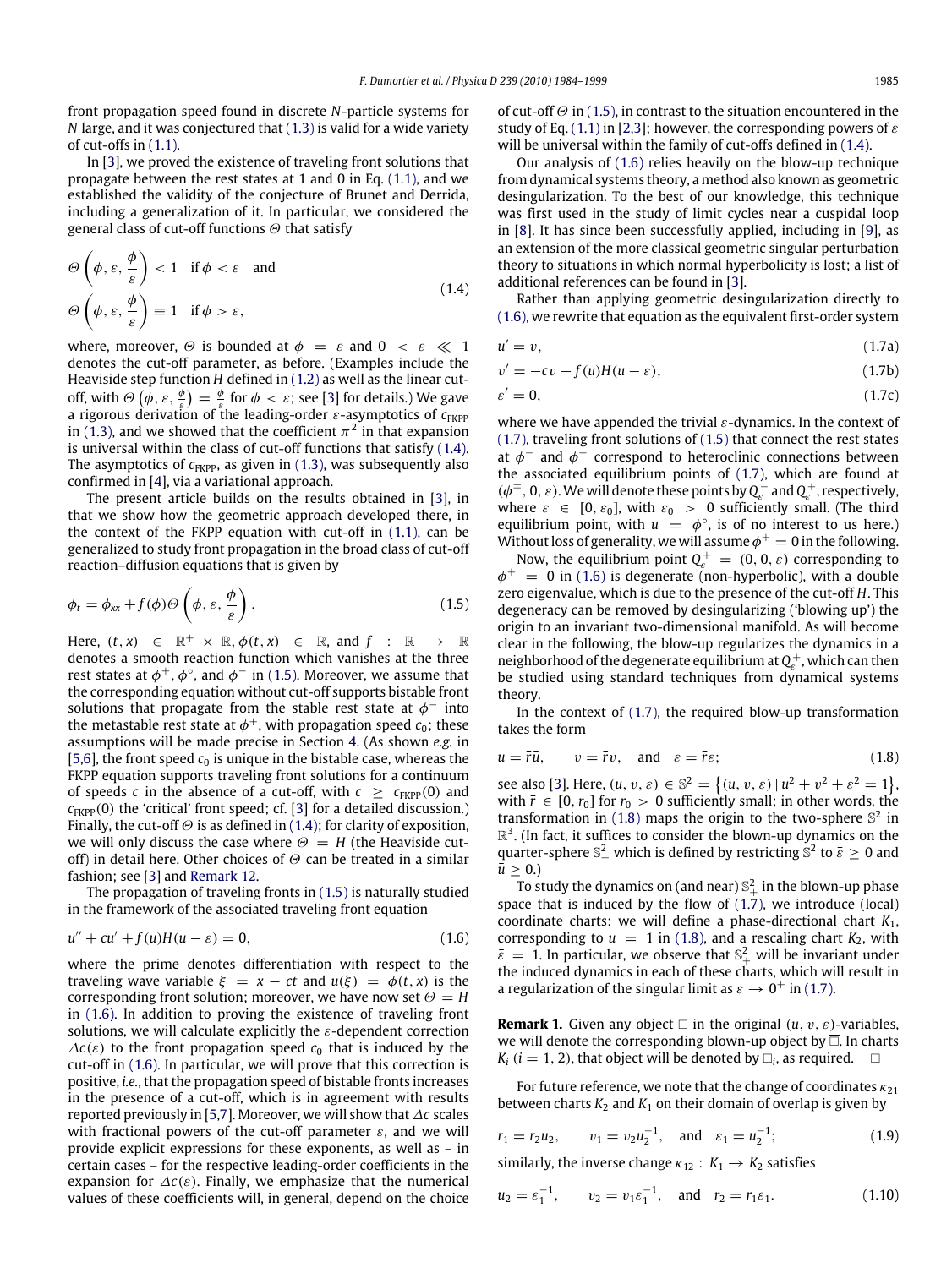**Remark 2.** While the blow-up transformation defined in [\(1.8\)](#page-1-4) is homogeneous in  $\bar{r}$ , we remark that one may, more generally, make a quasi-homogeneous Ansatz of the form  $u = \bar{r}^{\alpha} \bar{u}, v = \bar{r}^{\beta} \bar{v}$ , and  $\varepsilon = \bar{r}^{\gamma} \bar{\varepsilon}$ , where  $\alpha$ ,  $\beta$ , and  $\gamma$  are positive integers; see *e.g.* [\[10\]](#page-15-9). These integers are then determined by the requirement that the leading-order terms in the resulting equations for  $\bar{u}$ ,  $\bar{v}$ , and  $\bar{\varepsilon}$  scale with the same power of  $\bar{r}$ . In the context of [\(1.7\),](#page-1-3) we thus recover [\(1.8\),](#page-1-4) since  $\alpha = \beta$  by [\(1.7a\),](#page-1-5) as well as  $\alpha = \gamma$ , due to the linear dependence in the argument of *H* on *u* and  $\varepsilon$ .  $\square$ 

Finally, we outline our strategy for proving the existence of traveling fronts in [\(1.6\),](#page-1-2) using geometric desingularization. Substituting the blow-up transformation in [\(1.8\)](#page-1-4) into [\(1.7\),](#page-1-3) one finds that the phase space of the resulting blown-up equations is naturally decomposed into three regions: an outer region, where  $u = O(1)$ , an inner region defined by  $u < \varepsilon$ , and an intermediate region, where  $\varepsilon < u < O(1)$ . The corresponding analysis will be carried out in two steps. First, we will construct a singular heteroclinic connection  $\Gamma$  in the singular limit as  $\varepsilon \rightarrow 0^+$  in [\(1.7\).](#page-1-3) Then, we will demonstrate that there exists a unique value *c*( $\varepsilon$ ) of *c* so that *Γ* persists, for  $\varepsilon \in (0, \varepsilon_0]$  sufficiently small. We remark that  $\Gamma$  and the persistent heteroclinic will lie on and near  $\mathbb{S}_2^+$ , respectively, and that they will traverse all three regions (outer, intermediate and inner) in connecting  $Q_{\varepsilon}^-$  to  $Q_{\varepsilon}^+$ . Our persistence proof will be constructive, in that we will track the unstable manifold  $W^u(Q_{\varepsilon}^-)$  and the stable manifold  $W^s(Q_{\varepsilon}^+)$ through the outer and inner regions, respectively. Then, we will show that these two manifolds coincide in the intermediate region, for  $c = c(\varepsilon)$ , to form the desired persistent heteroclinic connection in [\(1.7\).](#page-1-3) The required 'matching' procedure will also directly yield the leading-order  $\varepsilon$ -asymptotics of  $c(\varepsilon)$ , completing our argument. In particular, it will follow that the fractional powers of  $\varepsilon$  arising in that asymptotics are given by the ratio of two of the eigenvalues of the linearized blown-up dynamics at an equilibrium point on the equator of  $\mathbb{S}^2_+$ , *i.e.*, in chart  $K_1$ .

This article is organized as follows. In Section [2,](#page-2-0) we discuss the propagation of bistable fronts in the presence of a cut-off in the Nagumo equation, with  $f(\phi) = \phi(1 - \phi)(\phi - \gamma)$  for  $\gamma \in \left(0, \frac{1}{2}\right)$  in [\(1.5\),](#page-1-1) which represents a prototypical example of a reaction–diffusion system that supports bistable front propagation into a metastable state. Then, in Section [3,](#page-9-0) we apply the results obtained in the previous section to the Schlögl equation with cutoff, which is equivalent to the Nagumo equation under a coordinate transformation, to calculate the asymptotics of the corresponding front speed  $c(\varepsilon)$  to leading order. Finally, in Section [4,](#page-10-0) we generalize the results of Sections [2](#page-2-0) and [3:](#page-9-0) we study bistable fronts propagating into metastable states in the general family of cutoff reaction–diffusion equations in [\(1.5\).](#page-1-1) In particular, we show that knowledge of an exact solution to the corresponding problem without cut-off is necessary for the correction induced by the cutoff to be computable in closed form.

## <span id="page-2-0"></span>**2. The cut-off Nagumo equation**

In this section, we study bistable front propagation into a metastable state in the cut-off Nagumo equation

<span id="page-2-4"></span>
$$
\phi_t = \phi_{xx} + \phi(1 - \phi)(\phi - \gamma)H(\phi - \varepsilon).
$$
\n(2.1)

Here,  $0 < \gamma < \frac{1}{2}$  is a fixed parameter and *H* denotes the Heaviside cut-off, as before.

<span id="page-2-2"></span>The following theorem is the main result of this section:

**Theorem 2.1.** *Let*  $\varepsilon \in (0, \varepsilon_0]$ *, with*  $\varepsilon_0 > 0$  *sufficiently small, and let*  $\gamma \in (0, \frac{1}{2})$ . Then, there exists a unique value  $c(\varepsilon)$  of c (dependent *on* γ *) such that Eq.* [\(2.1\)](#page-2-1) *possesses a unique traveling front solution propagating between*  $\phi^{-}$  = 1 *and*  $\phi^{+}$  = 0*. Moreover, c*(*ε*) =

 $c(0) + \Delta c(\varepsilon)$ , where  $c(0) = \frac{1}{\sqrt{2}}$ 2γ *(the propagation speed in the absence of a cut-off) and* ∆*c is a positive,* C 1 *-smooth function in*  $\varepsilon$  *(including at*  $\varepsilon = 0$ *) and*  $\gamma$  *that satisfies* 

$$
\Delta c(\varepsilon) = K_{\gamma} \varepsilon^{1+2\gamma} + o(\varepsilon^{1+2\gamma}),\tag{2.2}
$$

*with*

<span id="page-2-5"></span>
$$
K_{\gamma} = \frac{\Gamma(4)}{\Gamma(1+2\gamma)\Gamma(3-2\gamma)} \frac{\sqrt{2}\gamma}{(1+2\gamma)^{2\gamma}}
$$
(2.3)

*a positive constant.*

(Here and in the following,  $\Gamma(\cdot)$  denotes the standard Gamma function [\[11,](#page-15-10) Section 6.1]; moreover, the dependence of  $c(\varepsilon)$  on the parameter  $\gamma \in \left(0, \frac{1}{2}\right)$  is suppressed for convenience of notation.)

**Remark 3.** In fact, the function  $\Delta c(\varepsilon)$  will be obtained as the solution of a relation of the form  $K_{\gamma} \varepsilon^{1+2\gamma} = \Delta c [1 + \theta(\varepsilon,$  $\Delta c$ ,  $\Delta c$  ln( $\Delta c$ ),  $\gamma$ )]; cf. Eq. [\(2.30\).](#page-8-1) Here,  $\theta$  is  $\mathcal{C}^{\infty}$ -smooth in  $\Delta c$ ,  $\Delta c$  ln( $\Delta c$ ),  $\varepsilon$ , and  $\gamma$ , including at (0, 0, 0, γ), with  $\theta$ (0, 0, 0,  $\gamma$ ) = 0. In particular, the logarithmic  $\Delta c$ -dependence translates into  $\mathcal{C}^1$ -smoothness when  $\Delta c$  is considered as a function of  $\varepsilon$  and  $\gamma$  alone; see the proof of [Proposition 2.2.](#page-7-0)  $\Box$ 

The proof of [Theorem 2.1](#page-2-2) will follow the general procedure outlined in the previous section. The traveling front equation corresponding to [\(2.1\)](#page-2-1) may be expressed as the equivalent firstorder system

$$
u' = v,\tag{2.4a}
$$

<span id="page-2-3"></span>
$$
v' = -cv - u(1 - u)(u - \gamma)H(u - \varepsilon),
$$
 (2.4b)

$$
\varepsilon' = 0; \tag{2.4c}
$$

cf. [\(1.7\).](#page-1-3) The points  $Q_{\varepsilon}^- = (1, 0, \varepsilon)$  and  $Q_{\varepsilon}^+ = (0, 0, \varepsilon)$  are hyperbolic saddle equilibria, in  $(u, v)$ , of the system of equations

$$
u' = v,\tag{2.5a}
$$

<span id="page-2-6"></span>
$$
v' = -cv - u(1 - u)(u - \gamma)
$$
 (2.5b)

that is obtained from [\(2.4\)](#page-2-3) in the absence of a cut-off. (The eigenvalues of the corresponding linearization are given by  $\lambda_{\pm}^-$  =  $-\frac{c}{2} \pm \frac{1}{2} \sqrt{c^2 + 4(1 - \gamma)}$  and  $\lambda \pm \frac{1}{2} = -\frac{c}{2} \pm \frac{1}{2} \sqrt{c^2 + 4\gamma}$ , respectively.) In a first step, we desingularize the origin in [\(2.4\)](#page-2-3) by applying the blow-up transformation defined in [\(1.8\).](#page-1-4) Then, we construct a singular heteroclinic connection  $\Gamma$  between  $Q_0^-$  and  $Q_0^+$  in [\(2.4\);](#page-2-3) the construction is performed in the blown-up vector field that is induced by [\(2.4\)](#page-2-3) on  $\mathbb{S}^2_+$ . The phase space of (2.4) naturally decomposes into three regions, an outer region, an inner region, and an intermediate region that represents the transition between the former two.

Finally, we prove that the singular heteroclinic orbit  $\Gamma$  will persist as a heteroclinic connection between  $Q_{\varepsilon}$  and  $Q_{\varepsilon}^{+}$  for a unique value  $c(\varepsilon)$  of *c* in [\(2.4\)](#page-2-3) and each  $\varepsilon > 0$  sufficiently small. That connection will correspond precisely to the sought-after front solution of [\(2.1\)](#page-2-1) propagating with speed  $c(\varepsilon)$ . The corresponding persistence proof will also yield the leading-order  $\varepsilon$ -asymptotics of  $c(\varepsilon)$ , thus showing [\(2.2\),](#page-2-4) as claimed.

<span id="page-2-1"></span>**Remark 4.** The expansion for  $\Delta c(\varepsilon)$  in [\(2.2\)](#page-2-4) agrees with results obtained previously, via a variational principle, in Section V.A of [\[7\]](#page-15-6) and in [\[5\]](#page-15-4). In particular, [\[5,](#page-15-4) Eq. (9)], which implies ∆*c* ∼  $-kf'(0)\varepsilon^{1+\lambda}$ , is equivalent to [\(2.2\),](#page-2-4) with  $f'(0) = -\gamma$  and  $\lambda =$ 2γ. However, the numerical value of  $K_{\gamma}$ , as stated in [\(2.3\),](#page-2-5) differs from that reported for *K* in [\[5\]](#page-15-4) by a multiplicative factor of  $(1 +$  $2\gamma$ )<sup>-2γ</sup>. While the reason for this discrepancy warrants further investigation, we are confident that [\(2.3\)](#page-2-5) is correct. Our analysis is also supported by numerical simulations of the first-order system in [\(2.4\):](#page-2-3) evaluating (numerically) the distance between  $W^{\mu}(Q_{\epsilon}^-)$ and  $W^{s}(Q_{\varepsilon}^{+})$  in the hyperplane  $\{u = \varepsilon\}$  for a range of values of *K* and  $\varepsilon$ , we found that the minimum of that distance is attained for  $K = K_{\nu}$ , as expected (data not shown).  $\square$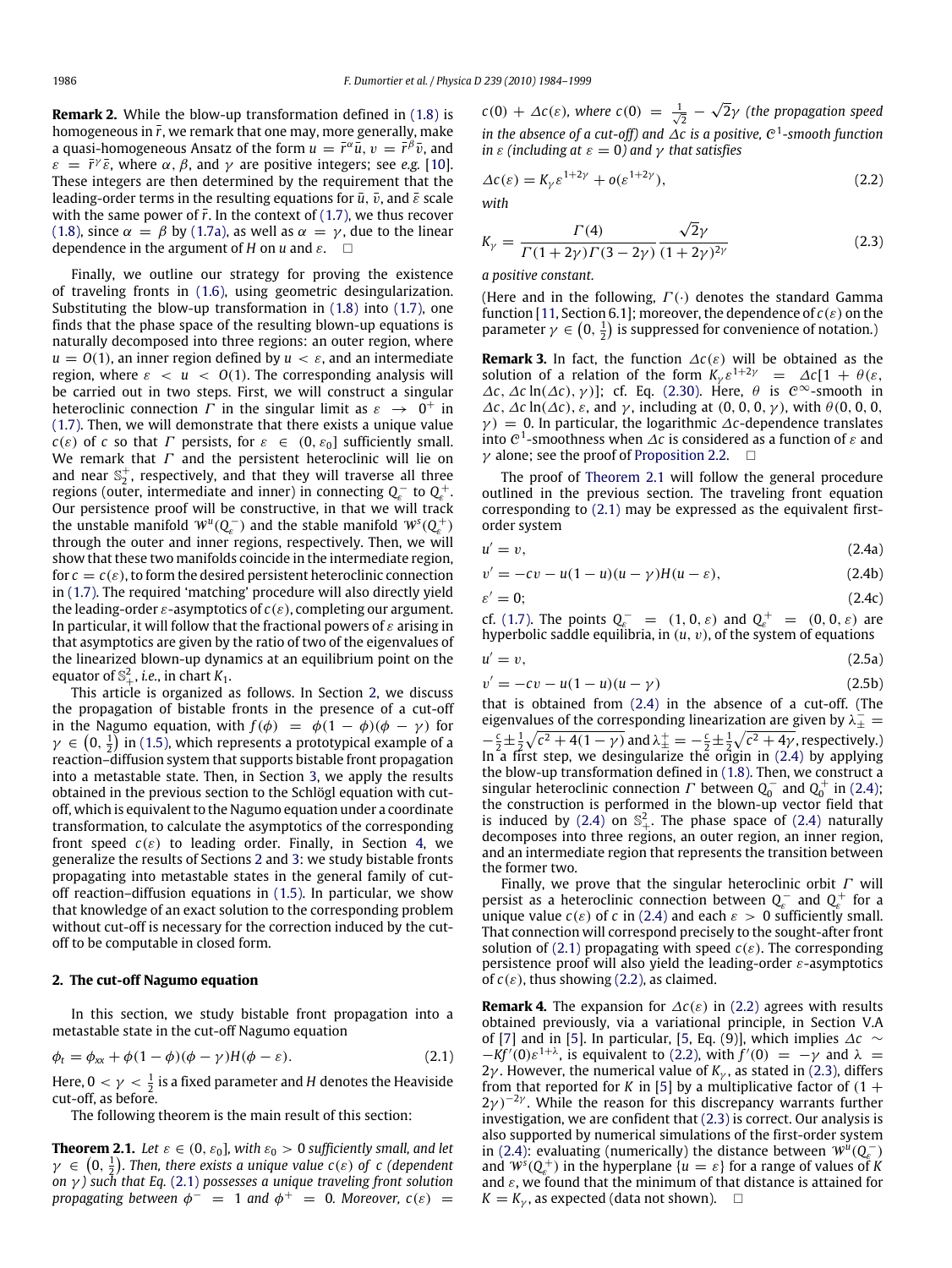## <span id="page-3-8"></span>*2.1. Construction of* Γ

In this section, we perform the construction of the singular heteroclinic connection  $\varGamma$  between  $Q_0^-$  and  $Q_0^+$ , as outlined above.

#### <span id="page-3-9"></span>*2.1.1. 'Outer' region*

In the outer region, where  $u = O(1)$ , the system in [\(2.4\)](#page-2-3) reduces precisely to [\(2.5\),](#page-2-6) as  $H \equiv 1$  there. The corresponding solution of the  $\mathsf{equivalent}$  traveling front equation  $u'' + cu' + u(1-u)(u-\gamma) = 0$ (without cut-off) that connects the rest states at 1 and 0 is known explicitly in this case:

$$
u(\xi) = \frac{1}{1 + e^{\frac{1}{\sqrt{2}}(\xi - \xi^{-})}},
$$
\n(2.6)

with arbitrary phase  $\xi^{\pm}$ . (We note that, for  $\xi \geq \xi^{\pm}$  large,  $u \sim$  $u(\xi^-) e^{-\frac{1}{\sqrt{2}}(\xi-\xi^-)}$ , in agreement with classical 'mode counting' arguments which require that [\(2.6\)](#page-3-0) can have no linearly growing modes [\[6\]](#page-15-5).)

The propagation speed of the front solution defined in [\(2.6\)](#page-3-0) is given by  $c_0 = \frac{1}{\sqrt{2}} - \sqrt{2} \gamma$  [\[12\]](#page-15-11). The associated orbit in the context of the first-order system in [\(2.5\)](#page-2-6) can then be written as

$$
v(u, c_0) = \frac{1}{\sqrt{2}}u(u-1),
$$
\n(2.7)

as can be seen directly from [\(2.6\).](#page-3-0) In the framework of [\(2.5\),](#page-2-6) that orbit is precisely the unstable manifold  $W^u(Q_e^-)$  of the point  $Q_e^-$ , for  $\varepsilon = 0$ , since [\(2.6\)](#page-3-0) implies that  $(u, u') \to (1, 0)$  as  $\xi \to -\infty$ . √

We now write  $c = c_0 + (c - c_0) = \frac{1}{\sqrt{2}}$  –  $\overline{2}\gamma + \varDelta {\mathcal{c}}$ , with  $\Delta c = o(1)$ . Then, noting that the manifold  $W^u(Q_c^-)$  is analytic in the state variables *u* and *v* (at least as long as  $u \geq \varepsilon$ ), as well as in the parameter *c*, we may assume an expansion of the form

$$
v(u, c) = \sum_{j=0}^{\infty} \frac{1}{j!} \frac{\partial^j v}{\partial c^j} (u, c_0) (\Delta c)^j
$$
 (2.8)

for  $W^u(Q_{\varepsilon}^-)$ .

**Remark 5.** While the expansion in [\(2.8\)](#page-3-1) depends explicitly on *u* and  $\Delta c$ , it is only implicitly  $\varepsilon$ -dependent: the structure of [\(2.5\)](#page-2-6) implies that any  $\varepsilon$ -dependence in  $v$  can only enter through  $c$ . Correspondingly, the unstable manifold  $W^u(\ell^-)$  of the line  $\ell^- =$  $\{(1, 0, \varepsilon) \mid \varepsilon \in [0, \varepsilon_0]\}$ , which is a foliation in  $\varepsilon$  with fibers  $W^u(Q_{\varepsilon}^-)$ , only depends on  $\varepsilon$  in a trivial fashion.  $\square$ 

As will become clear in the following, only the first two terms in [\(2.8\)](#page-3-1) play a role to the order considered here: the leading-order term  $v(u, c_0)$  is again given by [\(2.7\),](#page-3-2) while the next-order term in ∆*c* can be found from the variational equation associated to [\(2.5\),](#page-2-6) taken along  $v(u, c_0)$ . That equation is obtained as follows: we first rewrite [\(2.5\)](#page-2-6) with *u* as the independent variable; then, we differentiate the resulting equation with respect to *c* and substitute in  $c_0$  and  $v(u, c_0)$ , cf. [\(2.7\),](#page-3-2) which gives

$$
\frac{\partial}{\partial u}\left(\frac{\partial v}{\partial c}(u, c_0)\right) = -1 + 2\frac{u - \gamma}{u(1 - u)}\frac{\partial v}{\partial c}(u, c_0).
$$
\n(2.9)

<span id="page-3-4"></span>Eq. [\(2.9\)](#page-3-3) can be solved in closed form:

**Lemma 2.1.** *For*  $u \in (0, 1]$ *, the unique solution*  $\frac{\partial v}{\partial c}(u, c_0)$ *to* [\(2.9\)](#page-3-3) *that satisfies*  $\frac{\partial v}{\partial c}(1, c_0) = 0$  *is given by* 

$$
\frac{\partial v}{\partial c}(u, c_0) = \frac{1}{3 - 2\gamma} u^{-2\gamma} (1 - u)
$$
  
× F(3 - 2\gamma, -2\gamma; 4 - 2\gamma; 1 - u), (2.10)

*where*  $F(\cdot, \cdot; \cdot; \cdot)$  *denotes the hypergeometric function* [\[11,](#page-15-10) *Section 15*]. *In particular,*  $\frac{\partial v}{\partial c}(u, c_0)$  *is strictly positive for any*  $u \in (0, 1)$ *.* 

The proof of [Lemma 2.1](#page-3-4) can be found in the [Appendix.](#page-14-0)

**Remark 6.** The hypergeometric function *F* also occurs in the bounds for the front propagation speed in the cut-off Nagumo equation that were obtained by Méndez, et al., via a 'generalized variational approach'; see [\[7,](#page-15-6) Section V]. However, the precise relationship between their analysis and ours remains to be clarified.  $\square$ 

<span id="page-3-0"></span>**Remark 7.** The result of [Lemma 2.1](#page-3-4) implies that the solution  $\frac{\partial v}{\partial c}(u, c_0)$  of the variational equation in [\(2.9\)](#page-3-3) has a branch point at  $\tilde{u} = 0$  and, hence, that it becomes unbounded at that point, for any  $\gamma \in (0, \frac{1}{2})$ . In the limit as  $\gamma \to 0^+$  in [\(2.9\),](#page-3-3) the singularity disappears, *i.e.*, it follows from [\(2.10\)](#page-3-5) that the solution of the corresponding equation remains bounded at 0.  $\Box$ 

Finally, we introduce the following notation: for  $\rho$  positive and small, with  $\rho \geq \varepsilon_0$ , we denote the hyperplane  $\{u = \rho\}$  in  $(u, v, \varepsilon)$ space by  $\Sigma^-$ , and we write  $P_0^-$  for the point of intersection of  $W^u(Q_0^-)$  with  $\Sigma^-$ . (Here and in the following, we will suppress the  $\rho$ -dependence of  $\Sigma^-$  and  $P_0^-$ , for the sake of brevity.) We remark that  $\Sigma^-$  defines a section for the flow of [\(2.4\),](#page-2-3) and that the segment of  $W^u(Q_0^-)$  located between  $Q_0^-$  and  $P_0^-$ , which we label  $\Gamma^-$ , gives precisely the portion of the singular heteroclinic connection  $\Gamma$  that lies in this outer region, *i.e.*, in  $\{u \ge \rho\}$ .

#### <span id="page-3-11"></span><span id="page-3-2"></span>*2.1.2. 'Inner' region*

In the inner region, the dynamics of  $(2.4)$  is governed by the corresponding cut-off equations, since  $H \equiv 0$  for  $u < \varepsilon$ . We study these equations in the rescaling chart  $K_2$ , where the blowup transformation in [\(1.8\)](#page-1-4) is given by

<span id="page-3-6"></span>
$$
u = r_2 u_2
$$
,  $v = r_2 v_2$ , and  $\varepsilon = r_2$ . (2.11)

Substituting [\(2.11\)](#page-3-6) into [\(2.4\),](#page-2-3) we find the equivalent system

<span id="page-3-1"></span>
$$
u_2' = v_2, \t\t(2.12a)
$$

<span id="page-3-7"></span>
$$
v_2' = -cv_2,\tag{2.12b}
$$

$$
r_2' = 0 \tag{2.12c}
$$

in  $(u_2, v_2, r_2)$ -space. We note that, for  $r_2 (= \varepsilon)$  fixed, all points on the *u*<sub>2</sub>-axis are equilibria of [\(2.12\).](#page-3-7) However, since only points on the line  $\ell_2^+ = \{(0, 0, r_2) | r_2 \in [0, r_0] \}$  can correspond to  $Q_{\epsilon}^+$ , for  $\varepsilon > 0$ , after blow-down (*i.e.*, after transformation to the original  $(u, v, \varepsilon)$ -variables), we will only consider those points here, and we will collectively denote them by  $Q_2^+$ .

In the singular limit as  $r_2 \rightarrow 0$ , the front propagation speed  $c_0 = \frac{1}{\sqrt{2}} - \sqrt{2}\gamma$  in [\(2.12\)](#page-3-7) is known explicitly; see Section [2.1.](#page-3-8) The unique solution of the resulting singular equation

$$
\frac{dv_2}{du_2} = -c_0, \quad \text{with } v_2(0) = 0,
$$
\n(2.13)

<span id="page-3-3"></span>is given by  $v_2(u_2) = -c_0u_2$ ; the orbit  $\Gamma_2^+$  corresponding to that solution yields precisely the stable manifold  $W_2^s(Q_{0_2}^+)$  $Q_{0_2}^+$ ) of  $Q_{0_2}^+$  $\begin{matrix} 1 \\ 0 \\ 2 \end{matrix}$  = (0, 0, 0).

<span id="page-3-12"></span><span id="page-3-10"></span>Finally, we define the section  $\Sigma_2^+$  for the flow of [\(2.12\)](#page-3-7) by

$$
\Sigma_2^+ = \{(1, v_2, r_2) \mid (v_2, r_2) \in [-v_0, 0] \times [0, \rho] \},\tag{2.14}
$$

<span id="page-3-5"></span>for  $v_0 > c_0 > 0$  fixed, and we note that  $\Sigma_2^+$  represents a natural boundary for the inner region: since  $u = \varepsilon$  is equivalent to  $u_2 = 1$ , ofter blow up and transformation to chart K.  $\Sigma^+$  marks the 1, after blow-up and transformation to chart  $K_2, \Sigma_2^+$  marks the transition between the regime where the dynamics of the firstorder system in [\(2.4\)](#page-2-3) is unaffected by the cut-off and the cut-off regime. The orbit  $\Gamma_2^+$  intersects  $\Sigma_2^+$  in the point  $P_{0,2}^+$  $b_{0_2}^+ = (1, -c_0, 0),$ as  $v_2(1) = -c_0$ ; therefore,  $\Gamma_2^+$  gives the portion of the singular orbit  $\Gamma$  that lies in this inner region. The geometry in chart  $K_2$  is illustrated in [Fig. 1.](#page-4-0)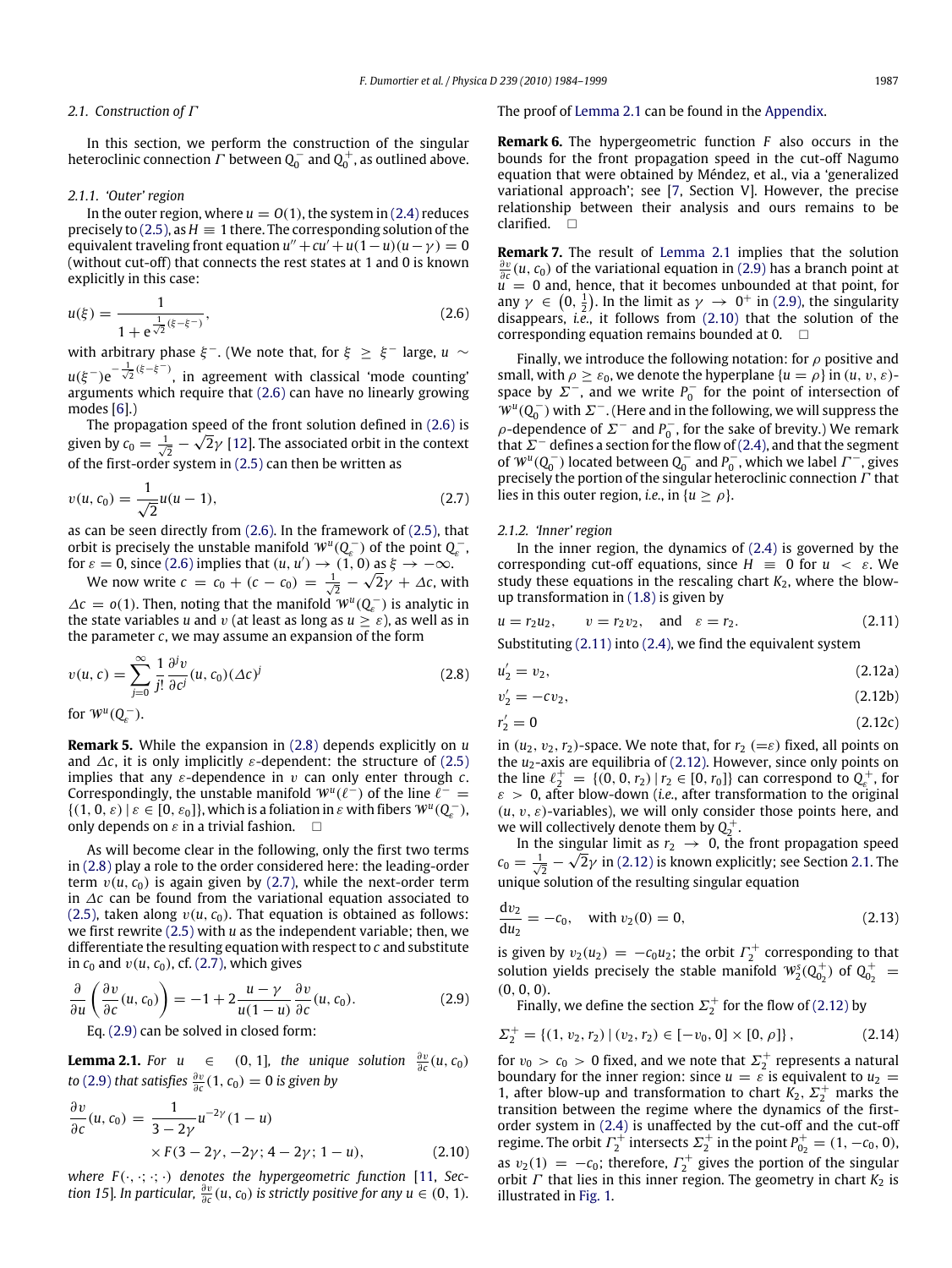<span id="page-4-0"></span>

**Fig. 1.** The geometry in chart  $K_2$ .

#### <span id="page-4-5"></span>*2.1.3. 'Intermediate' region*

The intermediate region, where  $\varepsilon < u < O(1)$ , provides the connection between the outer and inner regions discussed in the previous two sections and is most conveniently studied in chart *K*1. Here, the blow-up transformation in [\(1.8\)](#page-1-4) is given by

$$
u = r_1, \qquad v = r_1 v_1, \quad \text{and} \quad \varepsilon = r_1 \varepsilon_1. \tag{2.15}
$$

Correspondingly, in the new  $(r_1, v_1, \varepsilon_1)$ -coordinates, [\(2.4\)](#page-2-3) becomes

$$
r_1' = r_1 v_1,\tag{2.16a}
$$

<span id="page-4-1"></span>
$$
v_1' = -cv_1 - v_1^2 + \gamma - (1 + \gamma)r_1 + r_1^2,\tag{2.16b}
$$

$$
\varepsilon_1' = -\varepsilon_1 v_1. \tag{2.16c}
$$

Since *c* reduces to  $c_0 = \frac{1}{\sqrt{2}}$  – √  $\overline{2}\gamma$  for  $\varepsilon(=r_1\varepsilon_1) = 0$ , it follows that the two equilibria of [\(2.16\)](#page-4-1) are located at  $P_1^{\text{s}}=\left(0,-\frac{1}{\sqrt{2}},0\right)$ √

and  $P_1^u=\left(0,\sqrt{2}\gamma,0\right)$ . These equilibria correspond to the stable eigendirection and the unstable eigendirection, respectively, of the linearization at  $Q_0^+$  of the first-order system without cutoff in [\(2.5\).](#page-2-6) (In other words, the blow-up transformation in [\(1.8\)](#page-1-4) teases apart the asymptotics of solutions in a neighborhood of *Q* + and, hence, desingularizes the cut-off dynamics of [\(2.4\)](#page-2-3) down  $\epsilon_e$  and, hence, desingularizes the cut-on dynamics of  $\epsilon_2$ . The down [\(2.16\),](#page-4-1) with eigenvalues  $-\frac{1}{\sqrt{2}}$ ,  $\frac{1}{\sqrt{2}}(1+2\gamma)$ , and  $\frac{1}{\sqrt{2}}$ , respectively,  $\overline{2}\gamma,-\frac{1}{\sqrt{2}}(1+2\gamma)$  , and  $\sqrt{2}$ 2 $\gamma$  . The relevant equilibrium for us is *P*<sup>2</sup><sub>1</sub>, since  $v_1 = \frac{v}{u}$  →  $-\frac{1}{\sqrt{2}}$  as *u* → 0<sup>+</sup>; recall [\(2.6\).](#page-3-0)

<span id="page-4-8"></span>**Remark 8.** We remark that the exponent of  $\varepsilon$  in the leading-order ε-asymptotics of ∆*c* in [\(2.2\)](#page-2-4) is given by the ratio of the second and third eigenvalues of the linearization of [\(2.16\)](#page-4-1) at  $P_1^s$ . Moreover, we note the presence of a potential  $(1, -1)$ -resonance in  $(2.16)$  which involves the factor  $1 + 2\gamma$ . This resonance manifests itself *e.g.* for  $\gamma \rightarrow 0^+$ , in which case the Nagumo equation in [\(2.1\)](#page-2-1) reduces to the so-called Zeldovich equation. The effects of a cut-off in that case were analyzed in detail in [\[13,](#page-15-12) Section 4], where it was also shown that the resulting asymptotics of ∆*c* contains logarithmic 'switchback' terms in  $\varepsilon$ ; see [\[14\]](#page-15-13) for a more general discussion of logarithmic switchback and resonance, from a geometric point of view.  $\Box$ 

<span id="page-4-4"></span>

**Fig. 2.** The geometry in chart  $K_1$ .

<span id="page-4-7"></span>Next, we observe that the hyperplanes  ${r_1 = 0}$  and  $\{\varepsilon_1 = 0\}$  are invariant for [\(2.16\),](#page-4-1) as well as that both hyperplanes correspond to the singular limit as  $\varepsilon \rightarrow 0^+$  in [\(2.4\).](#page-2-3) The resulting, reduced dynamics determines the location of the singular heteroclinic orbit  $\Gamma$  in this intermediate region. Specifically, in { $\varepsilon_1 = 0$ }, the orbit passing through  $P_{01}^ \delta_{0_1}^{\mathsf{p}}$  (which is the image of the point  $P_0^-$  under the blow-up transformation in [\(1.8\)\)](#page-1-4) is asymptotic to  $P_1^s$  as  $\xi \to \infty$ . We denote this orbit by  $\varGamma_1^-$ , and we note that  $\Gamma_1^-$  corresponds to the unstable manifold  $\mathcal{W}^u(\mathbf{Q}_0^-)$  of the point *Q*<sub>0</sub><sup>−</sup>, after blow-up and transformation to *K*<sub>1</sub>. (Alternatively,  $\Gamma_1^-$  can be interpreted as the equivalent, in  $K_1$ , of the 'tail' of the traveling front solution in [\(2.6\),](#page-3-0) in the absence of a cut-off.)

<span id="page-4-3"></span><span id="page-4-2"></span>Similarly, in the invariant hyperplane  $\{r_1 = 0\}$ , the orbit through  $P_0^{\text{+}}$  $_{0_1}^{+}$  (which is the image of the point  $P_{0_2}^{+}$  $v_{0_2}^+$  in  $\Sigma_2^+$  under the coordinate transformation  $\kappa_{21}$  between charts  $K_2$  and  $K_1$ ) asymptotes to  $P_1^s$  in backward 'time,' *i.e.*, as  $\xi \rightarrow -\infty$ . We denote that orbit by  $\Gamma_1^+$ , and we remark that it can be determined explicitly as follows: dividing [\(2.16b\)](#page-4-2) (formally) by [\(2.16c\)](#page-4-3) and setting  $r_1 = 0$  in the resulting equation, we obtain

$$
\frac{\mathrm{d}v_1}{\mathrm{d}\varepsilon_1}=\frac{c_0v_1+v_1^2-\gamma}{\varepsilon_1v_1}.
$$

The solution (in implicit form) can be found by separation of variables:

<span id="page-4-6"></span>
$$
\ln \varepsilon_1 - \frac{1}{2} \ln |c_0 v_1 + v_1^2 - \gamma|
$$
  
 
$$
-\frac{c_0}{\sqrt{4\gamma + c_0^2}} \arctanh\left(\frac{2v_1 + c_0}{\sqrt{4\gamma + c_0^2}}\right) \equiv \text{constant}, \qquad (2.17)
$$

which can in principle be solved for  $v_1(\varepsilon_1)$ , taking into account that  $v_1(1)$  must equal  $v_{0}^+$  $v_{0_1}^+ = -c_0$  (the *v*<sub>1</sub>-coordinate of  $P_{0_1}^+$  $b_{0_1}^+$ ). Thus, we conclude that the union of  $\Gamma_1^-$  and  $\Gamma_1^+$  constitutes the portion of  $\Gamma$  that is found in the intermediate region; see [Fig. 2](#page-4-4) for an illustration.

## *2.1.4. Summary*

In sum, the singular heteroclinic connection  $\Gamma$  (or, rather, the corresponding orbit  $\overline{\Gamma}$  in blown-up phase space) is therefore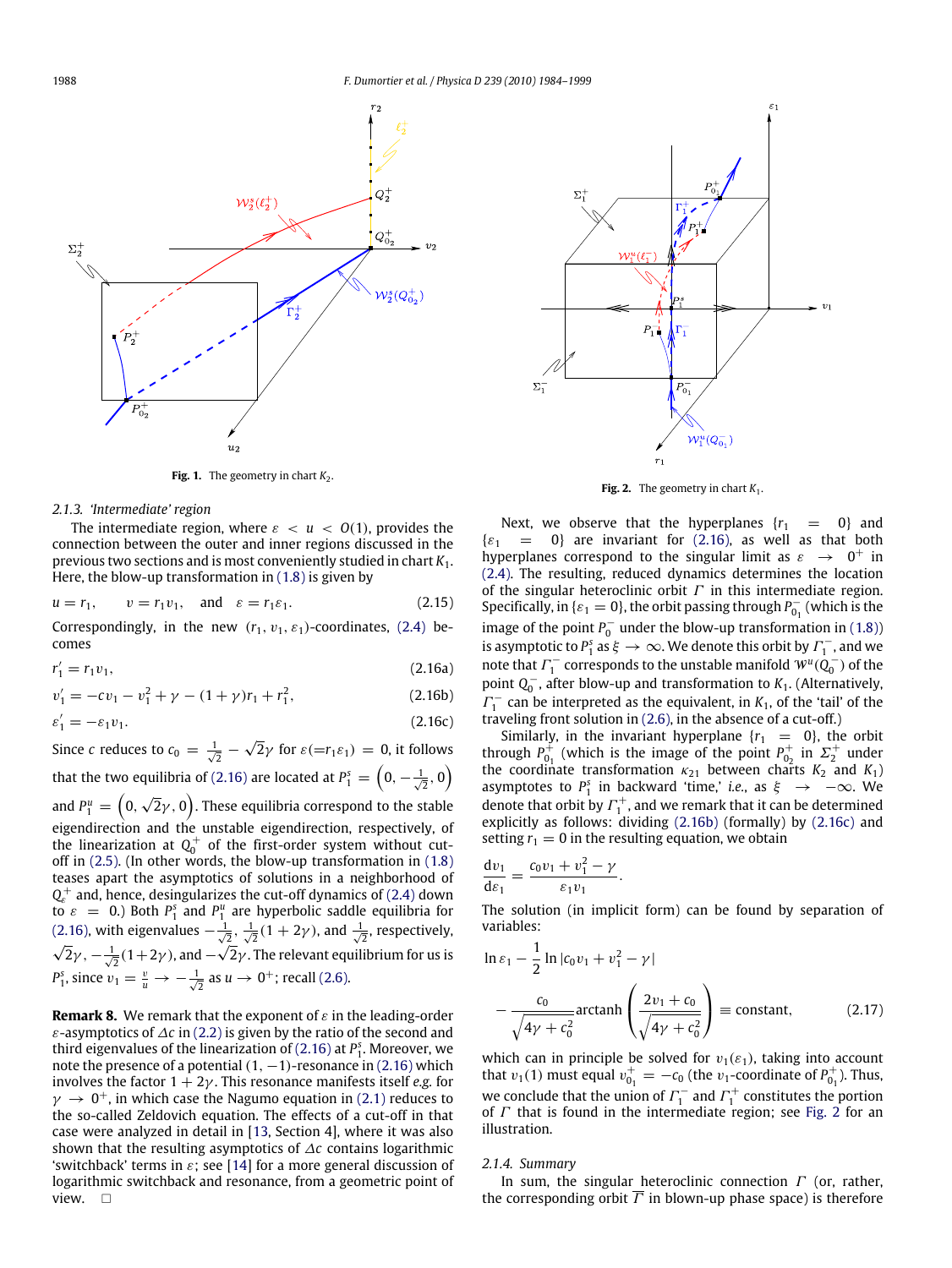<span id="page-5-0"></span>

**Fig. 3.** The global geometry of the blown-up vector field.

defined as the union of the orbits  $\overline{\varGamma}^-$  and  $\overline{\varGamma}^+$  and of the singularities at *Q* −  $\frac{1}{0}$ ,  $\overline{P}^s$ , and  $\overline{Q}^+_0$  $_0^{\circ}$  , which completes our discussion of the singular dynamics of [\(2.4\).](#page-2-3) The resulting global geometry (in blown-up coordinates) is summarized in [Fig. 3.](#page-5-0)

## <span id="page-5-3"></span>*2.2. Existence and asymptotics of c*(ε)

In this section, we establish the persistence of the singular heteroclinic orbit  $\Gamma$  constructed in the previous section for  $\varepsilon$ positive and sufficiently small. To that end, we combine the dynamics obtained separately in the three regions (inner, outer, and intermediate) in Section [2.1.](#page-3-8)

In the outer region, the unstable manifold  $\mathcal{W}^u(Q_0^-)$  of  $Q_0^-$  will persist, in an analytic fashion, as the unstable manifold  $\widetilde{W}^u(Q^-_\varepsilon)$ betsist, in an analytic fashion, as the unstable manifold  $W(Q_{\varepsilon})$ <br>of  $Q_{\varepsilon}^-$  (at least as long as  $u \geq \varepsilon$ , for  $\varepsilon > 0$  sufficiently small); cf. Section [2.1.1.](#page-3-9) Given  $\varepsilon$  fixed,  $W^u(Q_{\varepsilon}^-)$  corresponds precisely to the sought-after persistent heteroclinic in that region. The unstable manifold  $W^u(\ell^-)$  of  $\ell^-$  is then obtained as  $\bigcup_{\varepsilon \in [0,\varepsilon_0]} W^u(Q^-_\varepsilon)$ . (In other words, that manifold is defined as a foliation in  $\varepsilon \in [0, \varepsilon_0]$ , with fibers  $W^u(Q_\varepsilon^-)$ .)

Similarly, in the inner region, the stable manifold  $\mathcal{W}_{2}^{\mathrm{s}}(\mathrm{Q}_{0_{2}}^{+}% ,\mathrm{Q}_{1})$  $_{0}^{+}$ ) of  $Q_{0}^{+}$  $<sup>+</sup><sub>02</sub>$ , which is given explicitly by  $v_2(u_2) = -c_0u_2$ , cf. [\(2.13\),](#page-3-10) will</sup> perturb analytically, for  $r_2 (= \varepsilon) > 0$  small and  $u_2 \leq 1$ , to the manifold  $W_2^s(Q_2^+)$  of  $Q_2^+$ , as defined in Section [2.1.2.](#page-3-11) (In fact, the persistent manifold is also known explicitly in this chart, and is given by the graph of  $v_2 = -cu_2$ , for  $c = c_0[1 + o(1)]$ .) For  $\varepsilon$  fixed,  $W<sup>s</sup>(Q<sub>e</sub><sup>+</sup>)$  corresponds to the segment of the persistent heteroclinic that is located in the inner region (after blow-down). As before, the corresponding stable manifold  $\mathit{W}^s_2(\ell^+_2)$  of the line of equilibria  $\ell^+_2$ is retrieved as the union of these manifolds over  $\varepsilon \in [0, \varepsilon_0]$ .

It remains to show that the two manifolds  $\mathbf{W}^{u}(\ell^-)$  and  $\mathbf{W}^{s}(\ell^+)$ connect in the intermediate region for a unique value of *c* in [\(2.4\)](#page-2-3) and each  $\varepsilon$  sufficiently small; the existence of that connection is equivalent to the persistence of the singular heteroclinic orbit  $\Gamma$ . We will henceforth denote the corresponding *c*-value by *c*(ε); in particular, since we will show that  $c(\varepsilon)$  reduces to  $c_0$  in the singular limit as  $\varepsilon \to 0^+$ , we will identify  $c(0)$  and  $c_0$  once the existence of  $c(\varepsilon)$  has been proven in [Proposition 2.2.](#page-7-0) That proof will be carried out entirely in the intermediate region, *i.e.*, in chart *K*1. In a first

step, we introduce two sections  $\Sigma_1^-$  and  $\Sigma_1^+$  for the flow of [\(2.16\),](#page-4-1) as follows:

<span id="page-5-2"></span>
$$
\Sigma_1^- = \{ (\rho, v_1, \varepsilon_1) \mid (v_1, \varepsilon_1) \in [-v_0, 0] \times [0, 1] \},\tag{2.18a}
$$

<span id="page-5-1"></span>
$$
\Sigma_1^+ = \{(r_1, v_1, 1) \mid (r_1, v_1) \in [0, \rho] \times [-v_0, 0] \},\tag{2.18b}
$$

where  $v_0 > 0$  is defined as before. (The restriction to the negative  $v_1$ -axis is possible due to the fact that we are only interested in the dynamics of [\(2.16\)](#page-4-1) in a neighborhood of  $P_1^s$ ; recall the discussion in Section [2.1.3.](#page-4-5)) We note that  $\Sigma_1^-$  corresponds to the section  $\Sigma^$ introduced in Section [2.1.1,](#page-3-9) after blow-up and transformation to chart  $K_1$ ; moreover, we again suppress the  $\rho$ -dependence of that section, for convenience of notation. Similarly,  $\Sigma_1^+$  is equivalent to  $\Sigma_2^+$  under the change of coordinates  $\kappa_{12}$ ; see [\(1.10\)](#page-1-6) and [\(2.14\).](#page-3-12) Clearly,  $\Sigma_1^-$  separates the outer region from the intermediate region, while  $\Sigma_1^+$  defines the boundary between the intermediate and inner regions.

Now, the crucial step in showing the existence and uniqueness of  $c(\varepsilon)$  consists of describing the transition map  $\Pi_1$  :  $\Sigma_1^ \mapsto$  $\Sigma_1^+$  sufficiently accurately to the order considered here. In other words, we will require that, for  $\varepsilon > 0$  small enough, the point of intersection of  $W^u(Q^-_\varepsilon)$  with the section  $\mathfrak{L}^-$  , which we denote by  $P^-$ , is mapped to the point of intersection  $P_2^+$  of  $W_2^s(Q_2^+)$  with  $\Sigma_2^+$  in the transition through the intermediate region. (Here, we note that the corresponding orbit constitutes the portion of the persistent heteroclinic that lies in this region; moreover, we omit the parameter dependence of the points  $P^-$  and  $P_2^+$ , for brevity.) The required persistence proof will also reveal that  $\Delta c(\varepsilon) = c(\varepsilon)$  –  $c_0$  must be positive. Finally, it will provide us with the leadingorder  $\varepsilon$ -asymptotics of  $c(\varepsilon)$ , as stated in [Theorem 2.1.](#page-2-2)

#### *2.2.1. Preparatory analysis*

We now set out to describe the asymptotics of  $\Pi_1$ , as indicated above. To that end, we first recast [\(2.16\)](#page-4-1) in a form that is more convenient, via a sequence of coordinate transformations: we write  $c = c_0 + (c - c_0) = \frac{1}{\sqrt{2}} - \sqrt{2}\gamma + \Delta c$ ; then, we introduce the new variable  $z = v_1 + \frac{1}{2}c_0 = v_1 + \frac{1}{2v_1}$  $\frac{1}{2\sqrt{2}}(1-2\gamma)$ . With these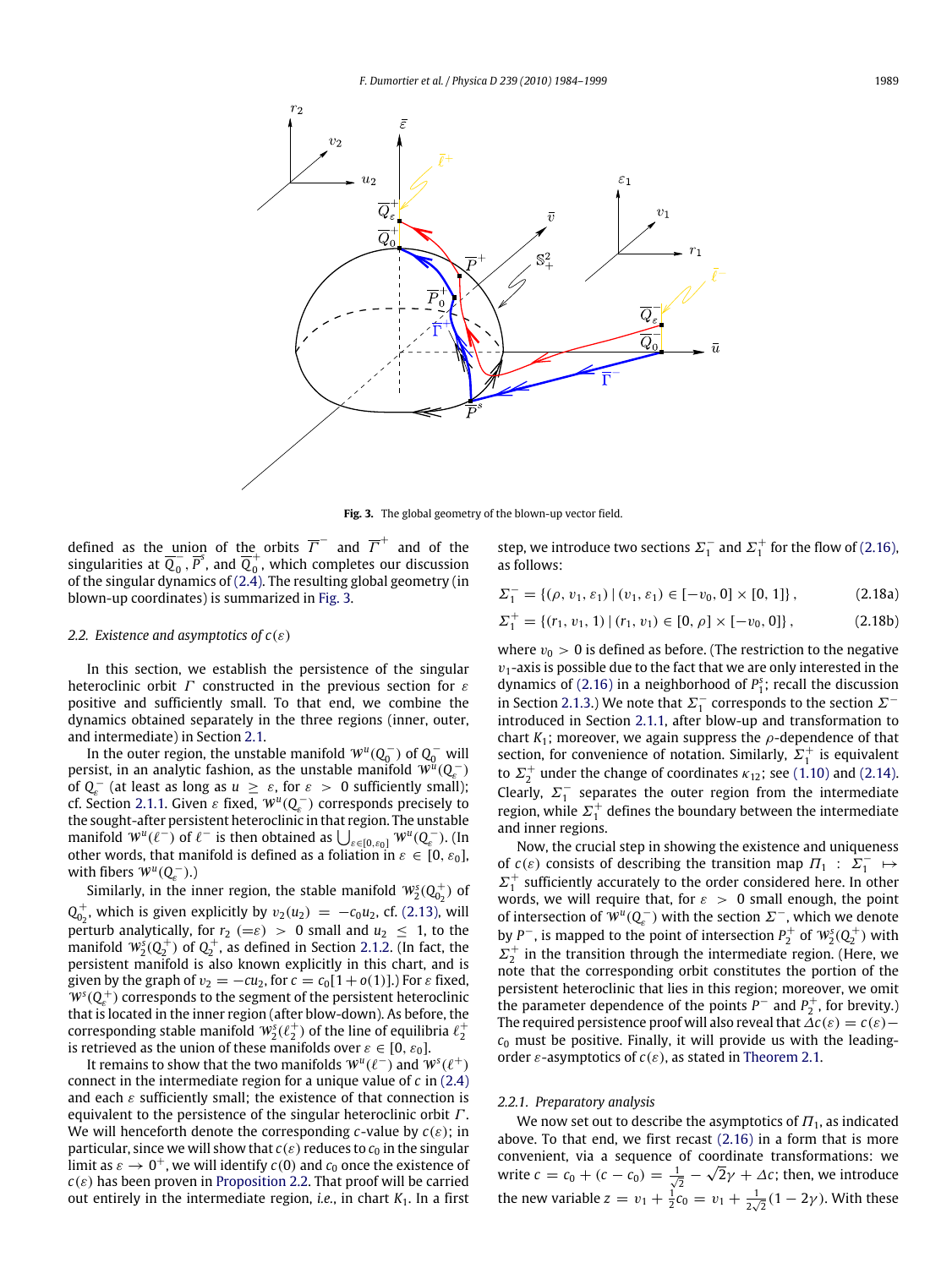transformations, the equations in [\(2.16\)](#page-4-1) become

<span id="page-6-0"></span>
$$
r_1' = -\left[\frac{1}{2\sqrt{2}}(1 - 2\gamma) - z\right]r_1,
$$
\n(2.19a)

$$
z' = \left[\frac{1}{2\sqrt{2}}(1 - 2\gamma) - z\right] \Delta c - z^2 + \frac{1}{8}(1 + 2\gamma)^2 - (1 + \gamma)r_1 + r_1^2,
$$
\n(2.19b)

$$
\varepsilon_1' = \left[\frac{1}{2\sqrt{2}}(1 - 2\gamma) - z\right] \varepsilon_1. \tag{2.19c}
$$

(Here, we observe that the linear  $v_1$ -terms in [\(2.16b\)](#page-4-2) cancel due to our choice of constant in the definition of *z*.) Next, we divide out the factor of  $\frac{1}{2\sqrt{2}}(1-2\gamma)-z$ , which is positive in the *z*-regime considered here, cf. Section [2.1.3,](#page-4-5) from the right-hand sides of the vector field in [\(2.19\):](#page-6-0)

<span id="page-6-1"></span>
$$
r_1' = -r_1,\tag{2.20a}
$$

$$
z' = \Delta c - \frac{z^2 - \frac{1}{8}(1+2\gamma)^2}{\frac{1}{2\sqrt{2}}(1-2\gamma) - z} + \frac{-(1+\gamma)r_1 + r_1^2}{\frac{1}{2\sqrt{2}}(1-2\gamma) - z},
$$
(2.20b)

$$
\varepsilon_1' = \varepsilon_1. \tag{2.20c}
$$

This transformation corresponds to a rescaling of  $\xi$  that leaves the phase portrait of [\(2.19\)](#page-6-0) unchanged; correspondingly, the prime now denotes differentiation with respect to a new independent variable  $\zeta$ . Moreover, since the equations in [\(2.20\)](#page-6-1) are autonomous, we may assume without loss of generality that  $\zeta^- = 0$  in  $\Sigma_1^-$ , independent of the choice of  $\xi^-$  in [\(2.6\).](#page-3-0)

Now, the desired expression for the transition map  $\Pi_1$  may be obtained by simplifying the equations in [\(2.20\)](#page-6-1) appropriately. To that end, we derive a normal form system for [\(2.20\),](#page-6-1) as follows:

<span id="page-6-3"></span>**Proposition 2.1.** *Let*  $V := \{(r_1, z, \varepsilon_1) | (r_1, z, \varepsilon_1) \in [0, \rho] \times$  $[-z_0, 0] \times [0, 1]$ , where  $z_0 = v_0 + \frac{1}{\sqrt{2}}(1 - 2\gamma)$ , with  $v_0$  as in [\(2.18\)](#page-5-1). *Then, there exists a* C <sup>∞</sup>*-smooth coordinate transformation*

$$
\psi : \begin{cases} \mathcal{V} \to \psi(\mathcal{V}), \\ (r_1, z, \varepsilon_1) \mapsto (r_1, \hat{z}, \varepsilon_1), \end{cases}
$$

*with*  $\hat{z}(z, r_1) = z + O(r_1)$ *, such that* [\(2.20\)](#page-6-1) *can be written as* 

<span id="page-6-8"></span>
$$
r_1' = -r_1,\t\t(2.21a)
$$

$$
\hat{z}' = \Delta c - \frac{\hat{z}^2 - \frac{1}{8}(1 + 2\gamma)^2}{\frac{1}{2\sqrt{2}}(1 - 2\gamma) - \hat{z}},
$$
\n(2.21b)

$$
\varepsilon_1' = \varepsilon_1. \tag{2.21c}
$$

**Proof.** The result follows from standard normal form theory; see for example [\[15\]](#page-15-14) and the references therein. In particular, we note that the  $r_1$ -dependent terms in  $(2.20b)$  are non-resonant and that they can hence be removed completely via a nearidentity coordinate change  $\psi$ . Moreover,  $\psi$  can only depend on the variables  $r_1$  and  $z$ , as [\(2.20b\)](#page-6-2) is independent of  $\varepsilon_1$ . Therefore,  $\hat{z} = z + O(r_1)$ , as claimed.  $\Box$ 

## *2.2.2. Uniqueness of* ∆*c*

Let  $P_1^-$  and  $P_1^+$  denote the points that correspond to  $P^-$  and  $P_2^+$ , respectively, after transformation to chart  $K_1$ , and let  $\widehat{P}_1^-$  and  $\widehat{P}_1^+$  be the respective corresponding points after application of the normal form transformation  $\psi$  defined in [Proposition 2.1.](#page-6-3) Finally, let  $\hat{z}^$ and *z*ˆ <sup>+</sup> denote the associated *z*ˆ-values that are obtained from *z* − and  $z^+$ , respectively. We find

<span id="page-6-7"></span>**Lemma 2.2.** *For any*  $\rho \in (\varepsilon, 1)$ *, with*  $\varepsilon \in (0, \varepsilon_0]$  *and*  $\Delta c$  *sufficiently small, the points*  $\widehat{P}_1^- = (\rho, \hat{z}^-, \varepsilon \rho^{-1})$  *and*  $\widehat{P}_1^+ = (\varepsilon, \hat{z}^+, 1)$  *satisfy* 

<span id="page-6-5"></span>
$$
\hat{z}^- = \hat{z}^-(\rho, \Delta c) = -\frac{1}{2\sqrt{2}}(1+2\gamma) + \nu(\rho, \Delta c)\Delta c, \quad \text{with}
$$
  

$$
\nu(\rho, 0) = \frac{1}{\rho} \frac{\partial \nu}{\partial c}(\rho, c_0)[1+\nu_1(\rho)] > 0,
$$
 (2.22)

<span id="page-6-6"></span>*and*

$$
\hat{z}^+ = \hat{z}^+ (\Delta \mathbf{c}, \varepsilon) = -\left[\frac{1}{2\sqrt{2}}(1 - 2\gamma) + \Delta \mathbf{c}\right] + \omega(\Delta \mathbf{c}, \varepsilon)\varepsilon. \tag{2.23}
$$

*Here,*  $\nu(\rho, \Delta c)$  *is a*  $C^{\infty}$ -smooth function in  $\rho$  and  $\Delta c$ , while  $\nu_1$  *is*  $C^{\infty}$ *smooth down to*  $\rho = 0$ , *with*  $\nu_1(0) = 0$ . *Finally*,  $\omega(\Delta c, \varepsilon)$  *is*  $C^{\infty}$ *smooth in*  $\Delta c$  *and*  $\varepsilon$ *, including in a neighborhood of* (0, 0)*.* 

**Proof.** Given that  $u (=r_1) = \rho$  in  $\Sigma_1^-$ , cf. [\(2.18a\),](#page-5-2) we evaluate the expansion in [\(2.8\)](#page-3-1) to find

<span id="page-6-10"></span><span id="page-6-2"></span>
$$
v^- := v(\rho, c) = v(\rho, c_0) + \frac{\partial v}{\partial c}(\rho, c_0) \Delta c + O[(\Delta c)^2]
$$
 (2.24)

for the *v*-coordinate of  $P^-$ , where the  $O[(\Delta c)^2]$ -terms are  $C^{\infty}$ smooth as long as  $\rho$  is positive. Substituting in  $v(\rho, c_0) = \frac{1}{\sqrt{2}} \rho(\rho -$ 

1), see [\(2.7\),](#page-3-2) and noting that  $v^- = \rho v_1^-$ , we have

$$
z^{-} = v_{1}^{-} + \frac{1}{2\sqrt{2}}(1 - 2\gamma)
$$
  
=  $-\frac{1}{2\sqrt{2}}(1 + 2\gamma) + \frac{\rho}{\sqrt{2}} + \frac{1}{\rho}\frac{\partial v}{\partial c}(\rho, c_{0})\Delta c + O[(\Delta c)^{2}].$ 

It remains to transform that expression into  $(r_1, \hat{z}, \varepsilon_1)$ -coordinates: applying the normal form transformation  $\psi$  from the proof of [Proposition 2.1](#page-6-3) and taking into account that  $\psi$  is near-identity and  $C^{\infty}$ -smooth, we obtain a transformed value  $\hat{z}^- = \hat{z}^-(\rho, \Delta c)$  from *z* <sup>−</sup>, where

$$
\hat{z}^- = -\frac{1}{2\sqrt{2}}(1+2\gamma) + \nu_0(\rho) + \frac{1}{\rho}\frac{\partial v}{\partial c}(\rho, c_0)[1+\nu_1(\rho)]\Delta c
$$
  
+  $\nu_2(\rho, \Delta c)(\Delta c)^2$ ,

<span id="page-6-9"></span><span id="page-6-4"></span>for  $\Delta c$  sufficiently small. Here,  $v_j$ ,  $j = 0, 1, 2$ , are  $\mathcal{C}^{\infty}$ -smooth functions in their respective arguments; in particular,  $v_0$  and  $v_1$ are smooth down to  $\rho = 0$ , with  $v_0(0) = 0 = v_1(0)$ . Next, we note that  $v_0(\rho) \equiv 0$  must hold, since  $\hat{z} = \pm \frac{1}{2\sqrt{2}}(1 + 2\gamma)$  is invariant for  $\Delta c = 0$  in [\(2.21b\).](#page-6-4) (Here, we remark that these  $\hat{z}$ values correspond precisely to the (rectified) stable and unstable manifolds  $W_3^s(P_3^s)$  and  $W_1^u(P_1^u)$  of  $P_3^s$  and  $P_1^u$ , respectively, after transformation to  $(r_1, \hat{z}, \varepsilon_1)$ -coordinates.) Hence, we may express  $\hat{z}^-$  as stated in [\(2.22\),](#page-6-5) with  $\nu(\rho, \Delta c) = \frac{1}{\rho} \frac{\partial v}{\partial c}(\rho, c_0)[1 + \nu_1(\rho)] +$  $\nu_2(\rho, \Delta c) \Delta c$ ; in particular, the smoothness of  $\nu_1$  implies that  $\nu(\rho, 0)$  is a  $\mathcal{C}^{\infty}$ -smooth function in  $\rho$ . Finally,  $\nu(\rho, 0)$  is positive for  $\rho \in (0, 1)$  small enough, as claimed, since  $\frac{\partial v}{\partial c}$  is positive for any  $u \in (0, 1)$ , by [Lemma 2.1,](#page-3-4) which establishes  $(2.22)$ .

To show [\(2.23\),](#page-6-6) we first note that  $P_1^+ = \kappa_{21}(P_2^+)$  must hold for the singular heteroclinic orbit Γ to persist for some *c*-value  $c(\varepsilon)$ , with  $\varepsilon$  sufficiently small. (Here, the change of coordinates  $\kappa_{21}$  :  $K_2 \rightarrow K_1$  is as defined in [\(1.9\).](#page-1-7)) Therefore, we may obtain the desired estimate for  $z^+$  by estimating  $P_2^+$  first. To that end, we recall that  $v_2^+=-\left(\frac{1}{\sqrt{2}}-\sqrt{2}\gamma\right)-\Delta c$ , as well as that  $v_2^+=v_1^+$ . since  $u_2 = 1$  in  $\Sigma_2^+$ , by [\(2.14\).](#page-3-12) Hence,

$$
z^+ = -\frac{1}{2\sqrt{2}}(1-2\gamma) - \Delta c,
$$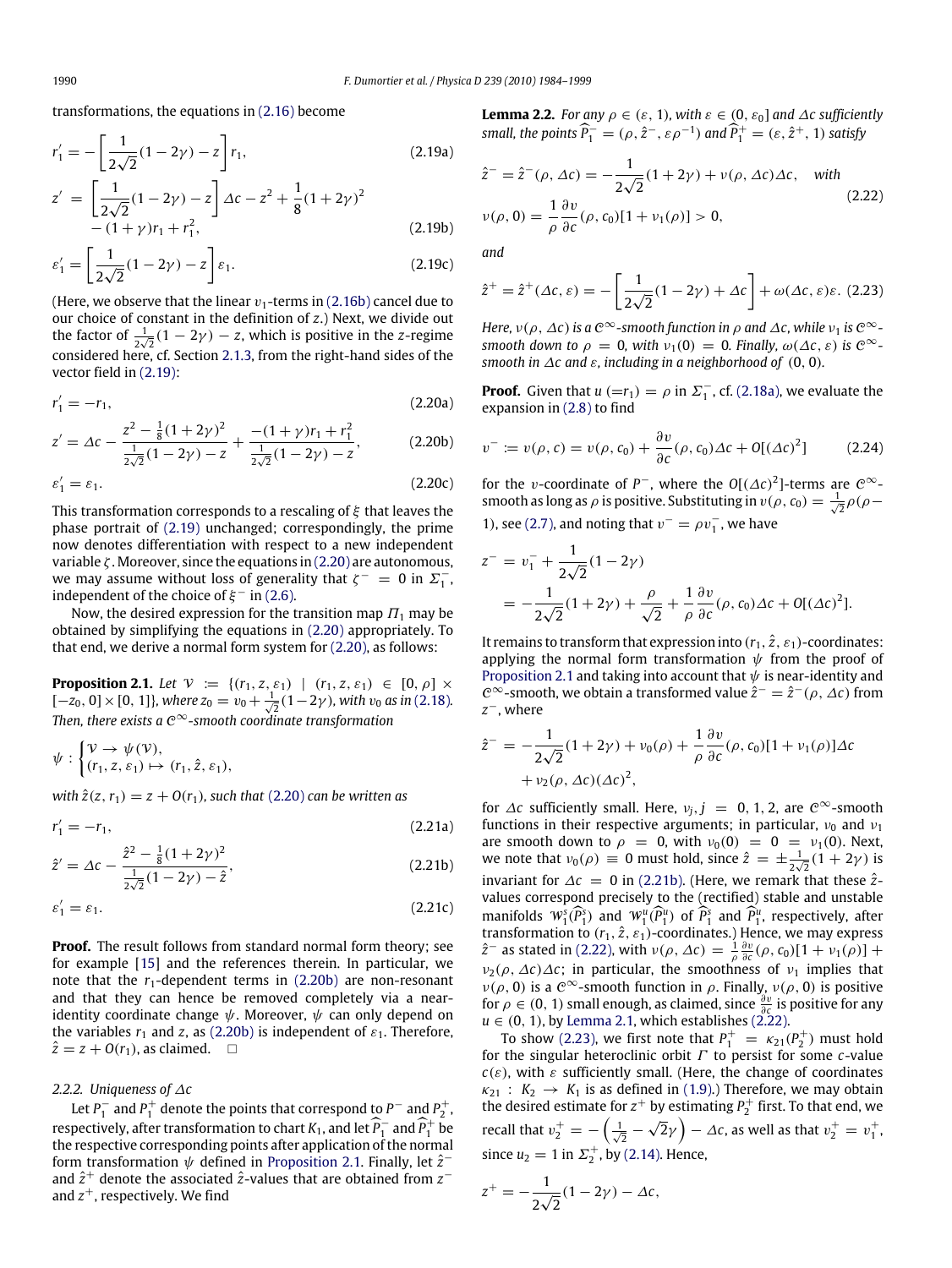and application of the near-identity transformation  $\psi$  defined in the proof of [Proposition 2.1](#page-6-3) to  $z^+$  yields a corresponding value  $\hat{z}^+$ that satisfies  $\hat{z}^+(\Delta t,\varepsilon) = -\frac{1}{2}$  $\frac{1}{2\sqrt{2}}(1-2\gamma)-\Delta c+\omega_{01}(\Delta c,\varepsilon)$ , where  $\omega_{01}$  is  $\mathcal{C}^{\infty}$ -smooth in both  $\Delta\mathcal{C}$  and  $\varepsilon$ , including in a neighborhood of (0, 0). In particular, since  $\hat{z} = z + O(r_1)$ , cf. [Proposition 2.1,](#page-6-3) and since  $r_1 = \varepsilon$  in  $\Sigma_1^+$ , it follows that  $\omega_{01}$  vanishes in the singular limit as  $\varepsilon \to 0^+$ . Writing  $\omega_{01}(\Delta c, \varepsilon) = \omega(\Delta c, \varepsilon)\varepsilon$  for some new function  $\omega$ , we obtain [\(2.23\),](#page-6-6) which completes the proof.  $\square$ 

<span id="page-7-3"></span>**Remark 9.** Since  $\frac{\partial v}{\partial c}(\rho, c_0)$  will become unbounded as  $\rho \to 0^+$ , by [Lemma 2.1,](#page-3-4) [\(2.22\)](#page-6-5) implies that  $v(\rho, \Delta c)$  cannot remain bounded in that limit, either. As will become clear in the following, this unboundedness will be resolved in the transition through the intermediate region, provided the  $\rho$ -dependence of  $\Pi_1$  is accounted for accordingly; see [Lemma 2.4.](#page-8-2)

In general, the function  $v_2(\rho, \Delta c)$  defined above cannot be expected to remain bounded when  $\varDelta c > 0$  and  $\rho \rightarrow 0^+.$  However,  $\nu_2(\rho, \Delta c)(\Delta c)^{-2}$  will still be uniformly bounded for  $\rho$  in a compact subset of (0, 1). Correspondingly, in the statement of [Lemma 2.2,](#page-6-7) it is assumed that  $\rho$  is positive.  $\Box$ 

For given  $\Delta c$  small,  $\varepsilon \in (0, \varepsilon_0]$ , and  $\rho \in (\varepsilon, 1)$ , we now consider the solution to [\(2.21\)](#page-6-8) with initial  $\hat{z}$ -value  $\hat{z}(0) = \hat{z}^-(\rho, \Delta c)$ , where  $\hat{z}^-$  is as in [\(2.22\).](#page-6-5) Let  $\hat{z}^+$  denote the corresponding value of  $\hat{z}(\zeta^+)$ , where  $\zeta^+ = -\ln\frac{\varepsilon}{\rho}$  is the value of  $\zeta$  in  $\Sigma^+_1$ . (Here,  $\zeta^+$  can *e.g.* be found from  $r_1(\zeta) = \rho e^{-\zeta}$ , cf. [\(2.21a\),](#page-6-9) in combination with  $r_1(\zeta^+) = \varepsilon.$ 

<span id="page-7-1"></span>**Lemma 2.3.** *For*  $\hat{z}^+$  *defined as above, there holds*  $\frac{\partial \hat{z}^+}{\partial c}(\rho, \Delta c)$  > 0*. Moreover, there can exist at most one value of* ∆*c such that*  $\hat{z}^+_{-}(\rho, \Delta c) = \hat{z}^+(\Delta c, \varepsilon)$ , where  $\hat{z}^+$  is as in [\(2.23\)](#page-6-6).

**Proof.** The first statement can be seen by considering the variational equations corresponding to [\(2.21\);](#page-6-8) in particular, along any orbit with  $\varepsilon = r_1 \varepsilon_1 > 0$ , the equation for  $\frac{\partial \hat{z}}{\partial c}$  obtained from  $(2.21b)$  is given by  $\frac{\partial}{\partial \zeta}\left(\frac{\partial \hat{z}}{\partial c}\right)=1+Z(\zeta)\frac{\partial \hat{z}}{\partial c}$ , where *Z* is some smooth function. Since, by [Lemma 2.2,](#page-6-7)  $\frac{\partial \hat{z}^{-}}{\partial c} > 0$  for  $\rho$  and  $\Delta c$  sufficiently small, any solution of this equation has to remain strictly positive for all  $\zeta \ge \zeta^- = 0$ . As  $\frac{\partial \hat{z}^+}{\partial c} < 0$ , again by [Lemma 2.2,](#page-6-7) the second statement then follows trivially. □

[Lemma 2.3](#page-7-1) implies, in particular, that a connection between the points  $\widehat{P}$ <sup>-</sup> and  $\widehat{P}$ <sup>+</sup> under the flow of [\(2.21\)](#page-6-8) can exist for at most one value of∆*c* in [\(2.21b\).](#page-6-4) As a consequence, persistence of the singular heteroclinic orbit  $\Gamma$  constructed in Section [2.1](#page-3-8) is also only possible for at most one value of ∆*c*.

## *2.2.3. Existence and asymptotics of* ∆*c*

We are now in a position to prove that there exists, in fact, a function  $\Delta c = \Delta c(\varepsilon)$  so that the singular heteroclinic orbit  $\Gamma$ persists, for  $\varepsilon$  positive and sufficiently small and  $c = c_0 + \Delta c(\varepsilon)$  in [\(2.4\).](#page-2-3) To that end, we integrate the normal form equations obtained in [\(2.21\),](#page-6-8) taking into account the estimates for  $\hat{z}^-$  and  $\hat{z}^+$  found in [Lemma 2.2:](#page-6-7)

<span id="page-7-0"></span>**Proposition 2.2.** *Let*  $\varepsilon \in (0, \varepsilon_0]$ *, with*  $\varepsilon_0 > 0$  *sufficiently small, and let*  $\gamma \in (0, \frac{1}{2})$ . Then, there exists a function  $c(\varepsilon) = c_0 + \Delta c(\varepsilon)$ , *with*  $\Delta c(0) = 0$ , such that the singular orbit  $\Gamma$  persists if and only *if*  $c = c(\varepsilon)$  *in* [\(2.4\)](#page-2-3)*.* Moreover,  $\Delta c$  *is positive, and*  $C^1$ -smooth *in*  $\varepsilon$ *(including at*  $\varepsilon = 0$ *) and*  $\gamma$ *.* 

**Proof.** Given the normal form system in [\(2.21\),](#page-6-8) we need to determine  $\Delta c$  so that  $\hat{P}^-_1$  is mapped to  $\hat{P}^+_1$  under  $\Pi_1$ . We first integrate [\(2.21b\),](#page-6-4) using separation of variables, to obtain

$$
\zeta^{+} - \zeta^{-} - \frac{1}{2} \ln \left| 2\hat{z}^{2} + 2\Delta c \hat{z} \right|
$$
  
\n
$$
- \frac{1}{\sqrt{2}} (1 - 2\gamma) \Delta c - \frac{1}{4} (1 + 2\gamma)^{2} \Big|_{\hat{z}-}^{\hat{z}^{+}}
$$
  
\n
$$
- \frac{\frac{1}{\sqrt{2}} (1 - 2\gamma) + \Delta c}{\sqrt{\frac{1}{2} (1 + 2\gamma)^{2} + \sqrt{2} (1 - 2\gamma) \Delta c + (\Delta c)^{2}}}
$$
  
\n
$$
\times \operatorname{arctanh} \left( \frac{2\hat{z} + \Delta c}{\sqrt{\frac{1}{2} (1 + 2\gamma)^{2} + \sqrt{2} (1 - 2\gamma) \Delta c + (\Delta c)^{2}}} \right) \Big|_{\hat{z}-}^{\hat{z}^{+}}
$$
  
\n= 0; (2.25)

<span id="page-7-2"></span>see also [\(2.17\).](#page-4-6) Now, we recall that  $\zeta^+ = -\ln \frac{\varepsilon}{a}$  and  $\zeta^- = 0$ ; ρ moreover, we make use of  $\hat{z}^+ = -\left[\frac{1}{2}\right]$  $\frac{1}{2\sqrt{2}}(1-2\gamma)+\Delta c+\omega(\Delta c,$  $\varepsilon$ )ε and of  $\hat{z}^- = -\frac{1}{2}$  $\frac{1}{2\sqrt{2}}(1 + 2\gamma) + \nu(\rho, \Delta c)\Delta c$ , as given in [\(2.23\)](#page-6-6) and [\(2.22\),](#page-6-5) respectively. Substituting into [\(2.25\),](#page-7-2) rewriting the hyperbolic arctangent via

$$
\operatorname{arctanh} x = \frac{1}{2} \ln \frac{1+x}{1-x},
$$

and expanding the result in terms of  $\Delta c$  and  $\varepsilon$ , we find

$$
-\ln \frac{\varepsilon}{\rho} - \frac{1}{2} \ln \left| -2\gamma - \sqrt{2}(1 - 2\gamma)\omega(\Delta c, \varepsilon)\varepsilon + O(2) \right|
$$
  
+ 
$$
\frac{1}{2} \ln \left| -\sqrt{2}[1 + (1 + 2\gamma)\nu(\rho, 0) + O(1)]\Delta c \right|
$$
  
- 
$$
\frac{1}{2} \left\{ \frac{1 - 2\gamma}{1 + 2\gamma} + \frac{8\sqrt{2}\gamma}{(1 + 2\gamma)^3} \Delta c + O(2) \right\}
$$
  

$$
\times \left\{ \ln \left| 2\gamma - \frac{4\sqrt{2}\gamma}{1 + 2\gamma} \Delta c + \sqrt{2}(1 + 2\gamma)\omega(\Delta c, \varepsilon)\varepsilon + O(2) \right|
$$
  
- 
$$
\ln \left| \sqrt{2} \frac{1 + (1 + 2\gamma)\nu(\rho, 0) + O(1)}{(1 + 2\gamma)^2} \Delta c \right| \right\} = 0.
$$
 (2.26)

<span id="page-7-4"></span>Here, *O*(1) denotes terms of at least order 1 in ∆*c*, and *O*(2) stands for terms of at least order 2 in  $\Delta c$  and  $\varepsilon$ ; both  $O(1)$  and  $O(2)$  are  $e^{\infty}$ -smooth, and uniform in their respective arguments, if  $\rho$  is restricted to compact subsets of (0, 1). (The uniformity is lost as  $\rho \rightarrow 0^+$ , as before, since  $\nu(\rho, \Delta c)$  becomes unbounded in that limit; recall the proof of [Lemma 2.2](#page-6-7) and, in particular, [Remark 9.](#page-7-3))

Since, by [Lemma 2.3,](#page-7-1) [\(2.26\)](#page-7-4) can have a solution for at most one value of ∆*c*, we will restrict ourselves to ∆*c* > 0 and show that a solution exists in that case. That solution will then necessarily be unique.

Hence, taking into account that  $v(\rho, 0) > 0$ , by [Lemma 2.2,](#page-6-7) we exponentiate [\(2.26\)](#page-7-4) to obtain

<span id="page-7-5"></span>
$$
\left(\frac{\varepsilon}{\rho}\right)^{2(1+2\gamma)} = (2\gamma)^{-(1+2\gamma)} \times \left\{\sqrt{2}\left[1 + (1+2\gamma)\nu(\rho, 0)\right]\Delta c\right\}^{1+2\gamma} \times (2\gamma)^{-(1-2\gamma)} \left\{\sqrt{2}\frac{1 + (1+2\gamma)\nu(\rho, 0)}{(1+2\gamma)^2}\Delta c\right\}^{1-2\gamma} \times [1+O(1)],
$$
\n(2.27)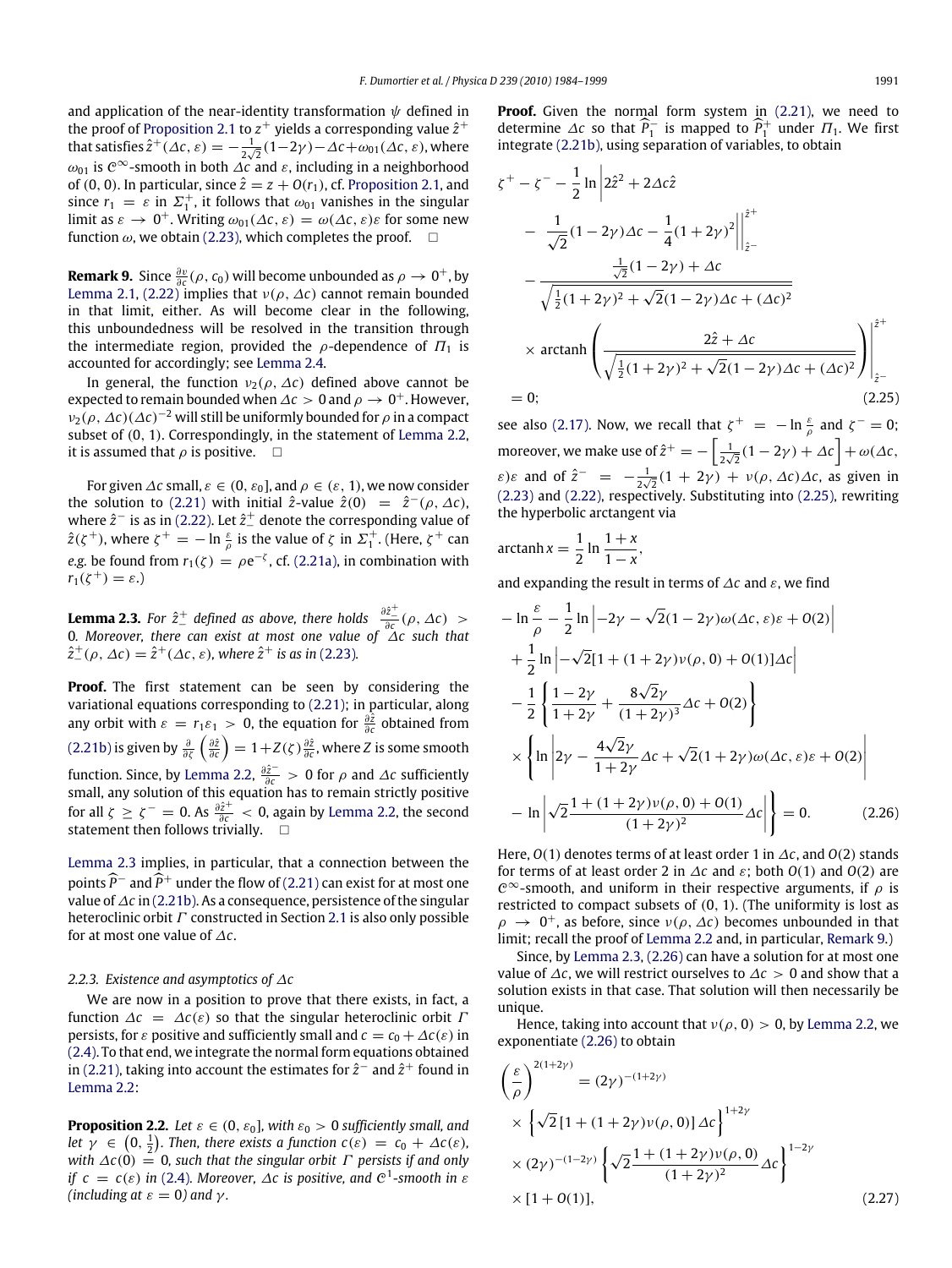where the *O*(1)-terms are now  $\mathcal{C}^{\infty}$ -smooth in  $\Delta c$ ,  $\Delta c \ln(\Delta c)$ , and ε. (Here, the occurrence of logarithmic terms in ∆*c* is due to the ∆*c* ln(∆*c*)-terms in [\(2.26\).](#page-7-4)) Clearly, the relation in [\(2.27\)](#page-7-5) is satisfied at  $(\Delta c, \varepsilon)$  = (0, 0); moreover, it is  $\mathcal{C}^1$ smooth, in  $\varepsilon$ ,  $\Delta c$ ,  $\gamma$ , and  $\rho$ , in a uniform fashion, for  $\varepsilon$  and  $\Delta c$ sufficiently small (including at  $(\Delta c, \varepsilon) = (0, 0)$ ) and  $\gamma$  and  $\rho$  in a compact subset of  $(0, \frac{1}{2})$  and  $(0, 1)$ , respectively. Finally, since  $1 + (1 + 2\gamma)\nu(\rho, 0) > 0$ , it follows from the Implicit Function Theorem that [\(2.27\)](#page-7-5) has a solution  $\varDelta\mathcal{c}(\varepsilon,\gamma,\rho)$  which is  $\mathcal{C}^1$ -smooth in  $\varepsilon$  (down to  $\varepsilon = 0$ ),  $\gamma$ , and  $\rho$ , as claimed.

By definition, that solution yields precisely the value of ∆*c* for which a heteroclinic connection exists between the points  $Q_{\varepsilon}$  and  $Q_{\varepsilon}$  in [\(2.4\).](#page-2-3) Hence,  $\Delta c = \Delta c(\varepsilon, \gamma)$  must hold, *i.e.*,  $\Delta c$ cannot depend on  $\rho$ . (In other words,  $\Delta c$  must be independent of the definition of the section  $\Sigma^-$ , which is arbitrary.) Finally, to determine the leading-order  $\varepsilon$ -asymptotics of  $\Delta c(\varepsilon) \equiv \Delta c(\varepsilon, \gamma)$ , we solve [\(2.27\)](#page-7-5) to leading order:

$$
\Delta c(\varepsilon) = K_{\gamma} \varepsilon^{1+2\gamma} + o(\varepsilon^{1+2\gamma}),
$$

where the constant  $K_{\gamma}$  is defined by

$$
K_{\gamma} = \frac{\sqrt{2}\gamma (1+2\gamma)^{1-2\gamma}}{1 + (1+2\gamma)\nu(\rho, 0)} \frac{1}{\rho^{1+2\gamma}}
$$
  

$$
\equiv \frac{\sqrt{2}\gamma (1+2\gamma)^{1-2\gamma}}{(1+2\gamma)\delta(\gamma)} > 0.
$$
 (2.28)

Here,

$$
\delta(\gamma) = \left[\frac{1}{1+2\gamma} + \nu(\rho, 0)\right] \rho^{1+2\gamma} \tag{2.29}
$$

denotes a strictly positive function that is  $\mathcal{C}^{\infty}$ -smooth in  $\gamma \in$  $(0, \frac{1}{2})$ , for *any*  $\rho \in (0, 1)$  fixed and sufficiently small. This completes the proof of [Proposition 2.2.](#page-7-0)  $\Box$ 

**Remark 10.** The proof of [Proposition 2.2](#page-7-0) implies that ∆*c* is, in fact, obtained as the solution of an implicit equation of the form

$$
K(\gamma)\varepsilon^{1+2\gamma} = \Delta c[1 + \theta(\varepsilon, \Delta c, \Delta c \ln(\Delta c), \gamma)],
$$
\n(2.30)

where  $K(\gamma) \equiv K_{\gamma}$  and  $\theta$  are  $C^{\infty}$ -smooth in their respective arguments, with  $K(\gamma)$  positive, see [\(2.28\),](#page-8-3) and  $\theta(0, 0, 0, \gamma)$  = 0. Even though  $\varDelta c$  is only  $\mathcal{C}^1$ -smooth when considered as a function of  $\varepsilon$ , the relation in [\(2.30\)](#page-8-1) allows us to calculate the  $\varepsilon$ asymptotics of  $\varDelta\mathfrak{c}$  to higher order than a mere  $\mathfrak{C}^1$ -dependence might suggest.  $\Box$ 

We emphasize that the definition of  $K_{\gamma}$  in [\(2.28\)](#page-8-3) has to be independent of  $\rho$ , as  $\Delta c(\varepsilon)$  is defined by the global condition that the singular heteroclinic orbit  $\Gamma$  persists, for  $\varepsilon$  sufficiently small: while the Implicit Function Theorem is applied for  $\rho$  fixed in the proof of [Proposition 2.2,](#page-7-0) our argument is valid for arbitrary  $\rho$ . (To state it differently, although the function  $v(\rho, 0)$ , as defined in [\(2.22\),](#page-6-5) may depend on the definition of  $\Sigma_1^-$  and, hence, on  $\rho$ , that dependence must cancel, as a matter of principle, once the dynamics of [\(2.4\)](#page-2-3) in the outer region has been taken into account.) Therefore, the function  $\delta(y)$  also cannot depend on  $\rho$ , and we may obtain the value of  $\delta$  by evaluating [\(2.29\)](#page-8-4) for *any*  $\rho \in (0, 1)$ ; in particular, we may pass to the zero- $\rho$  limit. Recalling the definition of  $v(\rho, 0)$  from [\(2.22\),](#page-6-5) we have

$$
\delta(\gamma) = \lim_{\rho \to 0^+} \left\{ \rho^{1+2\gamma} \nu(\rho, 0) \right\} = \lim_{\rho \to 0^+} \left\{ \rho^{2\gamma} \frac{\partial \nu}{\partial c}(\rho, c_0) \right\};\tag{2.31}
$$

cf. the proof of [Lemma 2.2.](#page-6-7) It remains to evaluate the above limit. To that end, we make use of the explicit solution  $\frac{\partial v}{\partial c}$  of the variational equation that is associated to the first-order system without cut-off in [\(2.5\),](#page-2-6) as found in [Lemma 2.1:](#page-3-4)

<span id="page-8-5"></span><span id="page-8-2"></span>**Lemma 2.4.** *The function* δ *defined in* [\(2.29\)](#page-8-4) *satisfies*

$$
\delta(\gamma) = \lim_{\rho \to 0^+} \left\{ \rho^{2\gamma} \frac{\partial v}{\partial c}(\rho, c_0) \right\} = \frac{\Gamma(3 - 2\gamma)\Gamma(2\gamma + 1)}{\Gamma(4)}, \quad (2.32)
$$

*where*  $\frac{\partial v}{\partial c}(u, c_0)$  *is as given in* [\(2.10\)](#page-3-5) *and*  $\Gamma(\cdot)$  *denotes the standard Gamma function, as before.*

**Proof.** Evaluating [\(2.10\)](#page-3-5) at  $u = \rho$ , for  $\rho$  positive and small, and noting that the hypergeometric function *F* converges absolutely at  $\rho = 0$  due to  $\Re(1 + 2\gamma) > 0$  [\[11,](#page-15-10) Section 15.1.1], we find

$$
\rho^{2\gamma} \frac{\partial v}{\partial c}(\rho, c_0) = \frac{1}{3 - 2\gamma} (1 - \rho) F(3 - 2\gamma, -2\gamma; 4 - 2\gamma; 1 - \rho).
$$

Making use of the identity [\[11,](#page-15-10) Eq. (15.1.20)]

$$
F(a, b; c; 1) = \frac{\Gamma(c)\Gamma(c - a - b)}{\Gamma(c - a)\Gamma(c - b)} \quad \text{for } c \notin \mathbb{Z}_-\text{ and}
$$
  

$$
\mathfrak{R}(c - a - b) > 0
$$
 (2.33)

and taking the limit as  $\rho \rightarrow 0^+$  in the resulting equation, we obtain

$$
\delta(\gamma) = \frac{1}{3 - 2\gamma} \frac{\Gamma(4 - 2\gamma)\Gamma(2\gamma + 1)}{\Gamma(1)\Gamma(4)}.
$$
\n(2.34)

<span id="page-8-3"></span>Since  $\Gamma(1) = 1$  and  $\Gamma(4 - 2\gamma) = (3 - 2\gamma)\Gamma(3 - 2\gamma)$ , [\(2.32\)](#page-8-5) follows, as claimed, which completes the proof.  $\square$ 

## <span id="page-8-4"></span>*2.2.4. End of proof of [Theorem 2.1](#page-2-2)*

<span id="page-8-7"></span>We are now in a position to complete the proof of [Theorem 2.1:](#page-2-2)

**Proposition 2.3.** *The constant K<sub>γ</sub> introduced in* [\(2.2\)](#page-2-4) *is given by* 

$$
K_{\gamma} = \frac{\Gamma(4)}{\Gamma(1+2\gamma)\Gamma(3-2\gamma)} \frac{\sqrt{2}\gamma}{(1+2\gamma)^{2\gamma}};
$$
\n(2.35)

<span id="page-8-1"></span>*cf.* [\(2.30\)](#page-8-1)*.*

**Proof.** The result is immediate from [\(2.28\)](#page-8-3) and [\(2.31\),](#page-8-6) in combination with  $(2.32)$ .  $\Box$ 

Since Eq. [\(2.35\)](#page-8-7) is precisely [\(2.3\),](#page-2-5) this completes the proof of [Theorem 2.1.](#page-2-2)

**Remark 11.** Clearly,  $K_{\gamma}$  reduces to zero in the limit as  $f'(0) = \gamma$  $\rightarrow 0^+$ , which is in agreement with [\[13,](#page-15-12) Theorem 2]: there, it was shown that the correction  $\Delta c$  to  $c_0 = \frac{1}{\sqrt{2}}$  that is induced by the cut-off in the resulting Zeldovich equation, with  $f(u) = u^2(1-u)$ , is of the order  $O(\varepsilon^2)$ ; see also [\[5,](#page-15-4) Eq. (9)].  $\Box$ 

<span id="page-8-6"></span><span id="page-8-0"></span>**Remark 12.** The approach developed in this section can be extended to more general choices of cut-off function  $\Theta$  in [\(2.1\).](#page-2-1) (In particular, for  $\Theta$  as defined in [\(1.4\),](#page-1-0) the dynamics of the associated traveling front equation will remain unchanged in the outer and intermediate regions, since  $\Theta \equiv 1$  there.) However, while the exponent  $1 + 2\gamma$  in the leading-order  $\varepsilon$ asymptotics of ∆*c* will be Θ-independent, the numerical value of  $K_\gamma$  will depend on the choice of  $\Theta$ , in contrast to the expansion for ∆*c* obtained in [\[2](#page-15-1)[,3\]](#page-15-2), in the context of the cutoff Fisher–Kolmogorov–Petrowskii–Piscounov (FKPP) equation in [\(1.1\),](#page-0-4) where the corresponding coefficient was universal. Since, moreover, the governing equations in the inner region will typically have no closed-form solution in the singular limit as  $\varepsilon \rightarrow$  $0^+$ , it will not be possible to evaluate  $K_\gamma$  in closed form for general  $\Theta$ .  $\Box$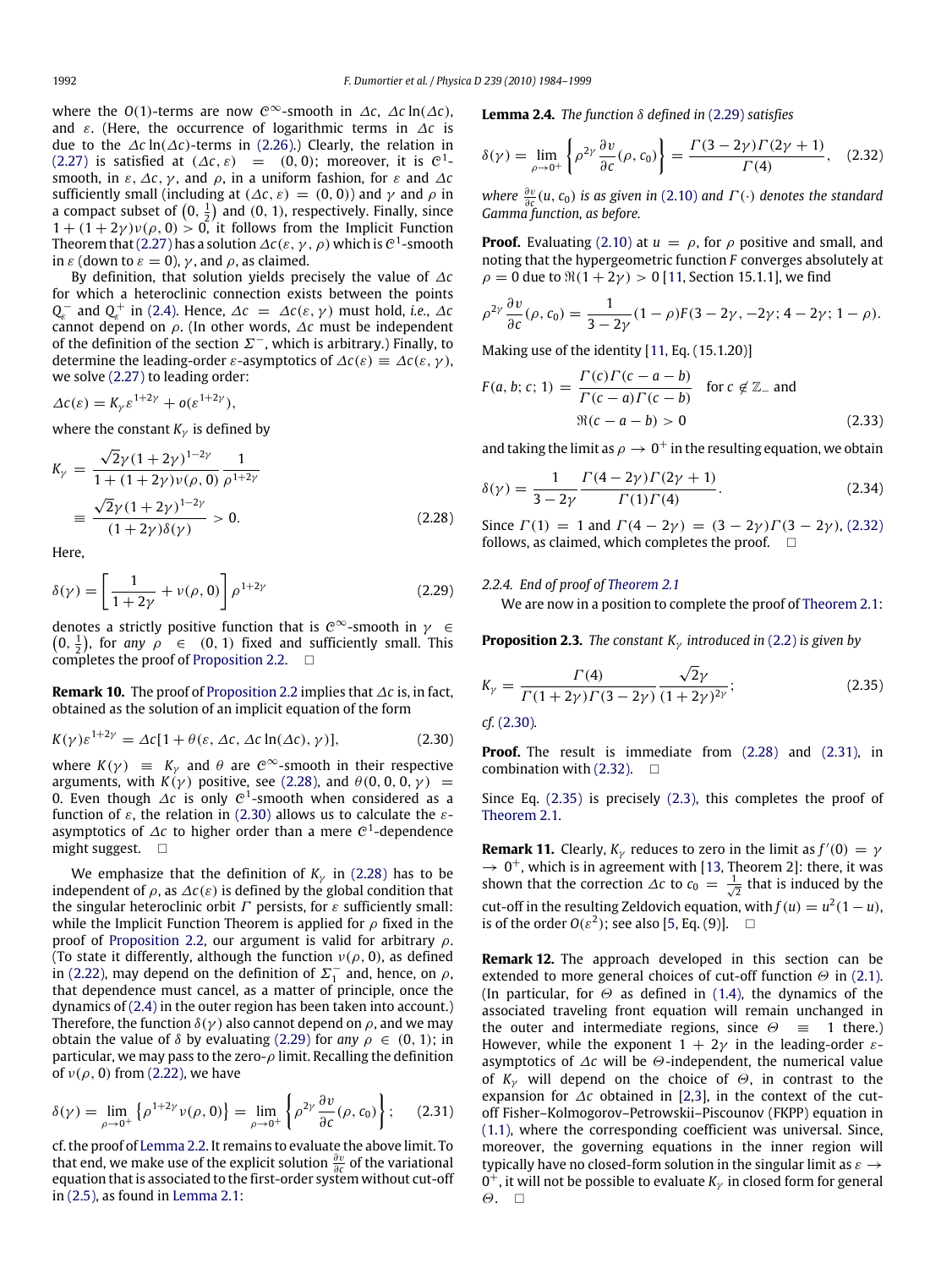**Remark 13.** The leading-order approximation  $\zeta^+ = -\ln \varepsilon + \zeta^+$ *O*(1) made in [\[16,](#page-15-15) Section 3], while sufficient to prove  $\Delta c(\varepsilon)$  =  $O(\varepsilon^{1+2\gamma})$ , is not accurate enough to give the value of the coefficient *K*<sub>γ</sub>: that value can only be determined if  $\delta(\gamma)$  is known; however, the definition of  $\delta$  crucially depends on the factor of  $\rho^{1+2\gamma}$  that was neglected in [\[16\]](#page-15-15).  $\Box$ 

**Remark 14.** Alternatively, existence and uniqueness of  $c(\varepsilon)$  can be shown via a phase plane argument, as was done in the analysis of the cut-off FKPP equation in [\[3,](#page-15-2) Proposition 3.1]: first,  $W^u(\ell^-)$  is tracked in forward 'time'  $\xi$  to the hyperplane  $\{u = \varepsilon\}$ , where it lies inside of  $W<sup>s</sup>(\ell^+)$  for  $c > c(\varepsilon)$ , whereas it is located outside for  $c < c(\varepsilon)$ . Hence, the two manifolds must coincide for some value  $c(\varepsilon)$  of *c* close to  $c_0$ . Moreover, by that same argument, it follows that  $c(\varepsilon) > c_0$ . Finally,  $c(\varepsilon)$  is unique, as the positions of the points of intersection of  $W^u(\ell^-)$  and  $W^s(\ell^+)$  with  $\{u = \varepsilon\}$ change monotonically with *c*.

The ε-asymptotics of ∆*c*, however, cannot be obtained in that manner, but has to be derived separately, via an analysis of the transition through the intermediate region, as was done in [\[3,](#page-15-2) Proposition 3.2] and in the proof of [Proposition 2.2.](#page-7-0) That proof shows the existence of ∆*c* in addition to yielding its leadingorder asymptotics, rendering a separate existence argument unnecessary.  $\square$ 

## <span id="page-9-0"></span>**3. The cut-off Schlögl equation**

In this section, we briefly discuss the Schlögl equation with cutoff:

<span id="page-9-8"></span>
$$
\phi_t = \phi_{xx} - [2(1-\sigma)\phi + (\sigma - 3)\phi^2 + \phi^3]H(\phi - \varepsilon).
$$
 (3.1)

Here,  $0 < \sigma < 1$  is a (fixed) parameter [\[7\]](#page-15-6), and  $\phi$  is defined so that the metastable state, which in the usual formulation is located at  $\phi^+=\,-1$ , lies at zero now. Additional rest states of [\(3.1\)](#page-9-1) are found at  $\phi^{\circ} = 1 - \sigma$  and  $\phi^{-} = 2$ . Moreover, we note that an explicit expression is known for the traveling front solution that propagates between the rest states at 2 and 0, with propagation √ speed  $c_0 = \sqrt{2}\sigma$ , in the corresponding equation without cut-off; that solution is given by

$$
u(\xi) = 1 - \tanh\left(\frac{\xi - \xi^{-}}{\sqrt{2}}\right),\tag{3.2}
$$

with arbitrary phase  $\xi^-$ ; see e.g. [\[7,](#page-15-6)[16\]](#page-15-15).

<span id="page-9-6"></span>The following corollary is the main result of this section:

**Corollary 3.1.** *Let*  $\varepsilon \in (0, \varepsilon_0]$ *, with*  $\varepsilon_0 > 0$  *sufficiently small, and let*  $\sigma \in (0, 1)$ *. Then, the unique* ( $\sigma$ -dependent) value  $c(\varepsilon)$  of c for *which Eq.* [\(4.1\)](#page-10-1) *supports a unique traveling front solution propagating between*  $\phi^- = 2$  *and*  $\phi^+ = 0$  *is given by*  $c(\varepsilon) = c(0) + \Delta c(\varepsilon)$ *, where*  $c(0)=\sqrt{2}\sigma$  (the propagation speed in the absence of a cut-off) and  $\Delta$ *c* is a positive,  $\mathcal{C}^1$ -smooth function in ε (including at  $\epsilon = 0$ ) and  $\sigma$ *that satisfies*

$$
\Delta c(\varepsilon) = K_{\sigma} \varepsilon^{2-\sigma} + o(\varepsilon^{2-\sigma}), \tag{3.3}
$$

*for*

$$
K_{\sigma} = \frac{\Gamma(4)}{\Gamma(2+\sigma)\Gamma(2-\sigma)} \frac{\sqrt{2}(1-\sigma)}{2^{2-\sigma}(2-\sigma)^{1-\sigma}}
$$
(3.4)

*a positive constant. (Here,*Γ (·) *denotes the standard Gamma function, as before.)*

**Proof.** The result is most easily seen from the well-known equivalence of the Schlögl and Nagumo equations [\[5,](#page-15-4)[7\]](#page-15-6): introducing the new variables

$$
\Phi = \frac{1}{2}\phi, \qquad T = 4t, \qquad X = 2x, \qquad E = \frac{1}{2}\varepsilon, \quad \text{and}
$$

$$
\Sigma = \frac{1}{2}(1 - \sigma)
$$

in [\(3.1\),](#page-9-1) we obtain

<span id="page-9-7"></span><span id="page-9-2"></span>
$$
\Phi_T = \Phi_{XX} + \Phi (1 - \Phi)(\Phi - \Sigma)H(\Phi - E), \qquad (3.5)
$$

which corresponds precisely to Eq. [\(2.1\).](#page-2-1) (In particular, there holds  $\Sigma \in (0, \frac{1}{2})$  for  $\sigma \in (0, 1)$ , as required.) Defining the new traveling wave variable  $\overline{E}$  by  $\overline{E} = X - CT$ , we note that  $\overline{E} = 2\xi$ , with  $\xi = x - ct$ , as before. Hence,  $c = 2C$ , and applying the result of [Theorem 2.1](#page-2-2) to [\(3.5\),](#page-9-2) we have

<span id="page-9-3"></span>
$$
C(E) = C_0 + K_{\Sigma} E^{1+2\Sigma} + o(E^{1+2\Sigma}),
$$
\n(3.6)

where  $C_0 = \frac{1}{\sqrt{2}}$  – √  $2\Sigma$  and  $K_{\Sigma}$  are defined as in [\(2.3\),](#page-2-5) with  $\gamma$ replaced with  $\Sigma$  there. Rewriting [\(3.6\)](#page-9-3) in terms of  $\varepsilon$ , c, and  $\sigma$ , we find [\(3.3\)](#page-9-4) and [\(3.4\),](#page-9-5) as claimed, which completes the proof.  $\square$ 

To the best of our knowledge, the value of  $K_{\sigma}$  had not been calculated explicitly before. Finally, we remark that a preliminary, geometric analysis of the cut-off Schlögl equation has appeared previously in [\[16\]](#page-15-15). (In particular, the statement of [Corollary 3.1](#page-9-6) makes rigorous the reasoning presented in [\[16,](#page-15-15) Section 3].)

**Remark 15.** Alternatively, the result of [Corollary 3.1](#page-9-6) can also be obtained from the equivalent first-order system

<span id="page-9-1"></span>
$$
u' = v,\tag{3.7a}
$$

$$
v' = -cv + [2(1 - \sigma)u + (\sigma - 3)u^2 + u^3]H(u - \varepsilon),
$$
 (3.7b)

$$
\varepsilon' = 0 \tag{3.7c}
$$

corresponding to [\(3.1\),](#page-9-1) as was done for the Nagumo equation in Section [2.](#page-2-0) In particular, the existence and uniqueness of  $\Delta c(\varepsilon)$  =  $K_{\sigma} \varepsilon^{2-\sigma}$  +  $o(\varepsilon^{2-\sigma})$ , with  $K_{\sigma} = \frac{\sqrt{2}(1-\sigma)}{(2-\sigma)^{1-\sigma}\delta(\sigma)} > 0$  and  $\delta(\sigma)$  a  $\mathcal{C}^{\infty}$ smooth, positive function, can be shown exactly as in Section [2.2.](#page-5-3) To determine the value of  $\delta$ , one considers the corresponding variational equation along the heteroclinic connection  $v(u, c_0)$  =  $\frac{1}{\sqrt{2}}$ *u*(*u* − 2) between the equilibrium points at  $Q_0$ <sup>−</sup> = (2, 0, 0) and  $Q_0^+$  = (0, 0, 0) in [\(3.7\):](#page-9-7)

<span id="page-9-9"></span>
$$
\frac{\partial}{\partial u}\left(\frac{\partial v}{\partial c}(u, c_0)\right) = -1 + 2\frac{u + \sigma - 1}{u(2 - u)}\frac{\partial v}{\partial c}(u, c_0).
$$
 (3.8)

The unique solution of [\(3.8\)](#page-9-8) that satisfies  $\frac{\partial v}{\partial c}(2, c_0) = 0$  is given by

$$
\frac{\partial v}{\partial c}(u, c_0)
$$
  
=  $\frac{2^{1-\sigma}}{2+\sigma}u^{\sigma-1}(2-u)F\left(2+\sigma, -1+\sigma; 3+\sigma; 1-\frac{u}{2}\right), (3.9)$ 

<span id="page-9-4"></span>where  $F(\cdot, \cdot; \cdot; \cdot)$  denotes the hypergeometric function [\[11,](#page-15-10) Section 15], as before. Hence, we have

<span id="page-9-5"></span>
$$
\delta(\sigma) = \lim_{\rho \to 0^+} \left\{ \rho^{1-\sigma} \frac{\partial v}{\partial c}(\rho, c_0) \right\}
$$
  
=  $2^{2-\sigma} \frac{\Gamma(2+\sigma)\Gamma(2-\sigma)}{\Gamma(4)},$  (3.10)

which we substitute into  $K_{\sigma}$  to find [\(3.4\),](#page-9-5) as required.  $\square$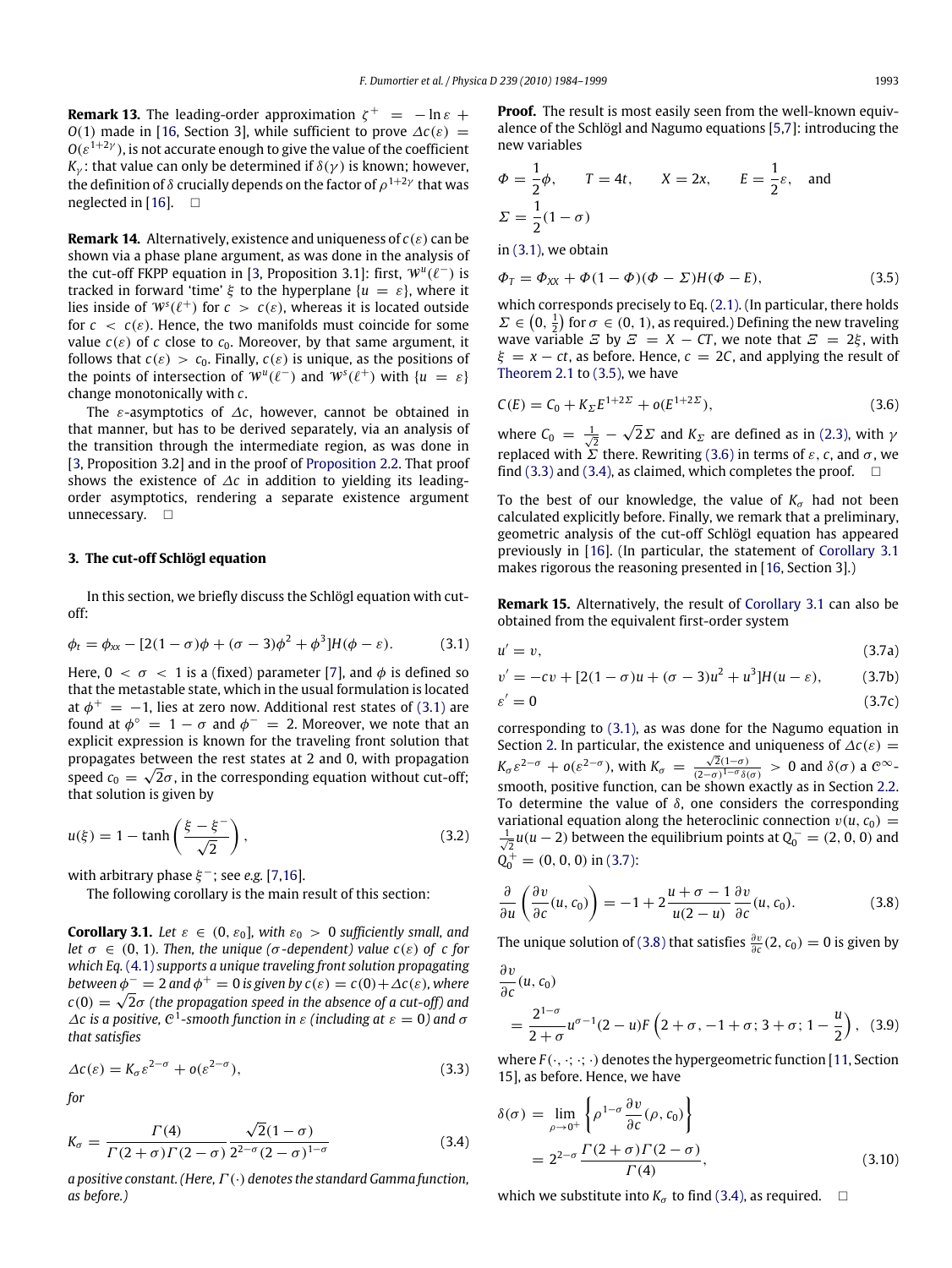## <span id="page-10-0"></span>**4. General cut-off bistable dynamics**

The results obtained in Sections [2](#page-2-0) and [3](#page-9-0) for the Nagumo and Schlögl equations, respectively, generalize to bistable front propagation into a metastable state in the more general class of cut-off reaction–diffusions equations defined in [\(1.5\),](#page-1-1) which we restate for reference here:

<span id="page-10-12"></span>
$$
\phi_t = \phi_{xx} + f(\phi)H(\phi - \varepsilon), \tag{4.1}
$$

where *H* again denotes the Heaviside cut-off, as before, and the smooth reaction function *f* satisfies several mild assumptions that are specified in the following.

<span id="page-10-2"></span>**Assumption**  $A_1$ . The function  $f(\phi)$  in [\(4.1\)](#page-10-1) has three roots, corresponding to the three rest states at  $\phi^+, \phi^-,$  and  $\phi^\circ$  in [\(4.1\).](#page-10-1) Moreover, the stable rest state at  $\phi^+$  is located at the origin, *i.e., f* may be written as  $f(\phi) = \phi g(\phi)$ , where *g* is a smooth function, with

 $g(0) < 0$  and  $g'(0) > 0$ , as well as  $g(\phi^-) = 0$  and  $g'(\phi^-) < 0.$ (4.2)

For future reference, we note that, clearly,  $g(0) = f'(0)$ . We also remark that, by [Assumption](#page-10-2)  $\mathcal{A}_1$ , the third rest state at  $\phi^\circ$  satisfies  $g(\phi^\circ) = 0$  and  $g'(\phi^\circ) \geq 0$ .

Next, we require an assumption about the global dynamics of Eq. [\(4.1\)](#page-10-1) in the absence of a cut-off:

<span id="page-10-3"></span>**Assumption**  $A_2$ . The equation  $\phi_t = \phi_{xx} + f(\phi)$  supports a traveling front solution that propagates between the rest states at  $\phi^-$  and  $\phi^+$  (=0), with propagation speed  $c_0$ .

Finally, to ensure that the front propagation speed  $c_0$ , as defined in [Assumption](#page-10-3)  $A_2$ , is non-negative, we impose the following assumption on the integral of *f* , cf. *e.g.* [\[17,](#page-15-16) Section 6.2]:

<span id="page-10-4"></span>**Assumption**  $\mathcal{A}_3$ . The reaction function *f* in [\(4.1\)](#page-10-1) satisfies  $\int_0^1 f(\phi)$  $d\phi > 0$ .

**Remark 16.** The requirement in [Assumption](#page-10-4)  $A_3$  can be seen by considering the traveling front equation  $u'' + c_0 u' + f(u) = 0$ (without cut-off): multiplying that equation with  $u'$ , integrating over  $\xi$ , and taking into account that  $u' \to 0$  as  $\xi \to \pm \infty$ , one finds

$$
c_0 \int_{-\infty}^{\infty} [u'(\xi)]^2 \, d\xi = \int_0^1 f(u) \, du;
$$

hence, the sign of  $c_0$  must equal the sign of the integral of  $f$  over  $(0, 1)$ .  $\Box$ 

As in Section [2,](#page-2-0) we will study front propagation in [\(4.1\)](#page-10-1) in the framework of the first-order system

$$
u' = v,\tag{4.3a}
$$

<span id="page-10-5"></span>
$$
v' = -cv - ug(u)H(u - \varepsilon), \tag{4.3b}
$$

$$
\varepsilon' = 0 \tag{4.3c}
$$

that is equivalent to the traveling front equation corresponding to [\(4.1\);](#page-10-1) see also [\(1.7\).](#page-1-3) For  $\varepsilon$  small and fixed, the relevant equilibrium points of [\(4.3\)](#page-10-5) are found at  $Q_{\varepsilon}^-$  =  $(\phi^-, 0, \varepsilon)$  and  $Q_{\varepsilon}^+$  =  $(0, 0, \varepsilon)$ ; recall [Assumption](#page-10-2)  $\mathcal{A}_1$ . These points are hyperbolic saddle equilibria, in  $(u, v)$ , of the corresponding system

$$
u' = v,\t\t(4.4a)
$$

<span id="page-10-6"></span>
$$
v' = -cv - ug(u) \tag{4.4b}
$$

that is obtained from  $(4.3)$  in the absence of a cut-off; the associated eigenvalues are given by  $\lambda_{\pm}^- = -\frac{c}{2} \pm \frac{1}{2} \sqrt{c^2 - 4\phi^- g'(\phi^-)}$  and  $\lambda_{\pm}^{\pm}=-\frac{c}{2}\pm\frac{1}{2}\sqrt{c^2-4g(0)}$ , respectively. Traveling front solutions of [\(4.1\)](#page-10-1) propagating with speed *c* between the rest states at  $\phi^-$  and 0 then correspond to heteroclinic orbits that connect  $Q_{\varepsilon}^-$  and  $Q_{\varepsilon}^+$ in [\(4.3\),](#page-10-5) as before. In particular, [Assumption](#page-10-3)  $A_2$  implies that there exists a heteroclinic connection between  $Q_0^-$  and  $Q_0^+$  for a locally unique value of the parameter  $c = c_0$  in the equations without cut-off in [\(4.4\).](#page-10-6) Finally,  $c_0$  is non-negative by [Assumption](#page-10-4)  $A_3$ .

<span id="page-10-9"></span><span id="page-10-1"></span>The following theorem is the main result of this section:

**Theorem 4.1.** *Let*  $\varepsilon \in (0, \varepsilon_0]$ , with  $\varepsilon_0 > 0$  sufficiently small. Then, *there exists a unique value*  $c(\varepsilon)$  *of c such that Eq.* [\(4.1\)](#page-10-1) *possesses a unique traveling front solution propagating between*  $\phi^-$  *and*  $\phi^+$  (=0). *Moreover,*  $c(\varepsilon) = c(0) + \Delta c(\varepsilon)$ *, where*  $c(0) = c_0$  *(the propagation*) *speed in the absence of a cut-off) and* ∆*c is a positive,* C 1 *-smooth function in*  $\varepsilon$  *(including at*  $\varepsilon = 0$ *) and p that satisfies* 

<span id="page-10-14"></span><span id="page-10-8"></span><span id="page-10-7"></span>
$$
\Delta c(\varepsilon) = K\varepsilon^p + o(\varepsilon^p),\tag{4.5}
$$

*with*

<span id="page-10-10"></span>
$$
p = \frac{2\sqrt{c_0^2 - 4g(0)}}{c_0 + \sqrt{c_0^2 - 4g(0)}}
$$
(4.6)

*and*

<span id="page-10-11"></span>
$$
K = |f'(0)|^{\frac{p}{2}} \left[ \frac{-c_0 + \sqrt{c_0^2 - 4f'(0)}}{c_0 + \sqrt{c_0^2 - 4f'(0)}} \right]^{1-\frac{p}{2}} \frac{\left[c_0^2 - 4f'(0)\right]^{\frac{1-p}{2}}}{\delta(p)} \quad (4.7)
$$

*a positive constant. Here,* δ *is a* C <sup>∞</sup>*-smooth, positive function that is defined as*

$$
\delta(p) = \lim_{\rho \to 0^+} \left\{ \rho^{p-1} \frac{\partial v}{\partial c}(\rho, c_0) \right\},\tag{4.8}
$$

*where*  $\frac{\partial v}{\partial c}(u, c_0)$  *denotes the solution of the variational equation corresponding to* [\(4.3\)](#page-10-5), taken along the heteroclinic orbit  $v(u, c_0)$ .

We remark that, in general, the value of the leading-order coefficient *K* in [\(4.5\)](#page-10-7) cannot be determined in closed form, as the function  $\delta(p)$  defined in [\(4.8\)](#page-10-5) can only be evaluated exactly if a closed-form expression for  $\frac{\partial v}{\partial c}(u, c_0)$  is known. As will become clear in the following, explicit knowledge of  $v(u, c_0)$  is a necessary, but not a sufficient, condition for the computability of  $\frac{\partial v}{\partial c}$  and, hence, of *K*.

**Remark 17.** The Nagumo equation discussed in Section [2](#page-2-0) is a special case of the very general scenario considered here, as Eq. [\(2.1\)](#page-2-1) satisfies [\(4.2\)](#page-10-8) with  $g(\phi) = (1 - \phi)(\phi - \gamma)$  and  $\phi^{-} = 1$ . Correspondingly, the leading-order  $\varepsilon$ -asymptotics of  $c(\varepsilon)$ , as stated in [Theorem 4.1,](#page-10-9) agrees with the results of Section [2](#page-2-0) in that case: substituting  $c_0 = \frac{1}{\sqrt{2}}$  – ∕∨l  $\overline{2}\gamma$  and  $g(0)=-\gamma$  into [\(4.6\)](#page-10-10) and [\(4.7\),](#page-10-11) we recover  $p = 1 + 2\gamma$  and  $K = K_{\gamma}$ , as in the statement of [Theorem 2.1.](#page-2-2) Similarly, the Schlögl equation discussed in Section [3](#page-9-0) is of the form in [\(4.1\),](#page-10-1) with  $g(\phi) = -[\phi^2 + (\sigma - 3)\phi + 2(1 - \sigma)]$ and  $\phi^- = 2$ : since  $c_0 = \sqrt{2}\sigma$  and  $g(0) = -2(1 - \sigma)$ , it follows that  $p = 2 - \sigma$  and  $K = K_{\sigma}$ , as claimed in [Corollary 3.1.](#page-9-6)  $\square$ 

<span id="page-10-15"></span>**Remark 18.** To obtain classical bistable reaction kinetics in [\(4.1\),](#page-10-1) one would typically require the following additional assumption; cf. again [\[17\]](#page-15-16) for details and references.

<span id="page-10-13"></span>**[Assumption](#page-10-2)**  $A'_1$ . The function *g* defined in Assumption  $A_1$  has exactly two roots. Moreover,  $g'(\phi^\circ)$  is strictly positive.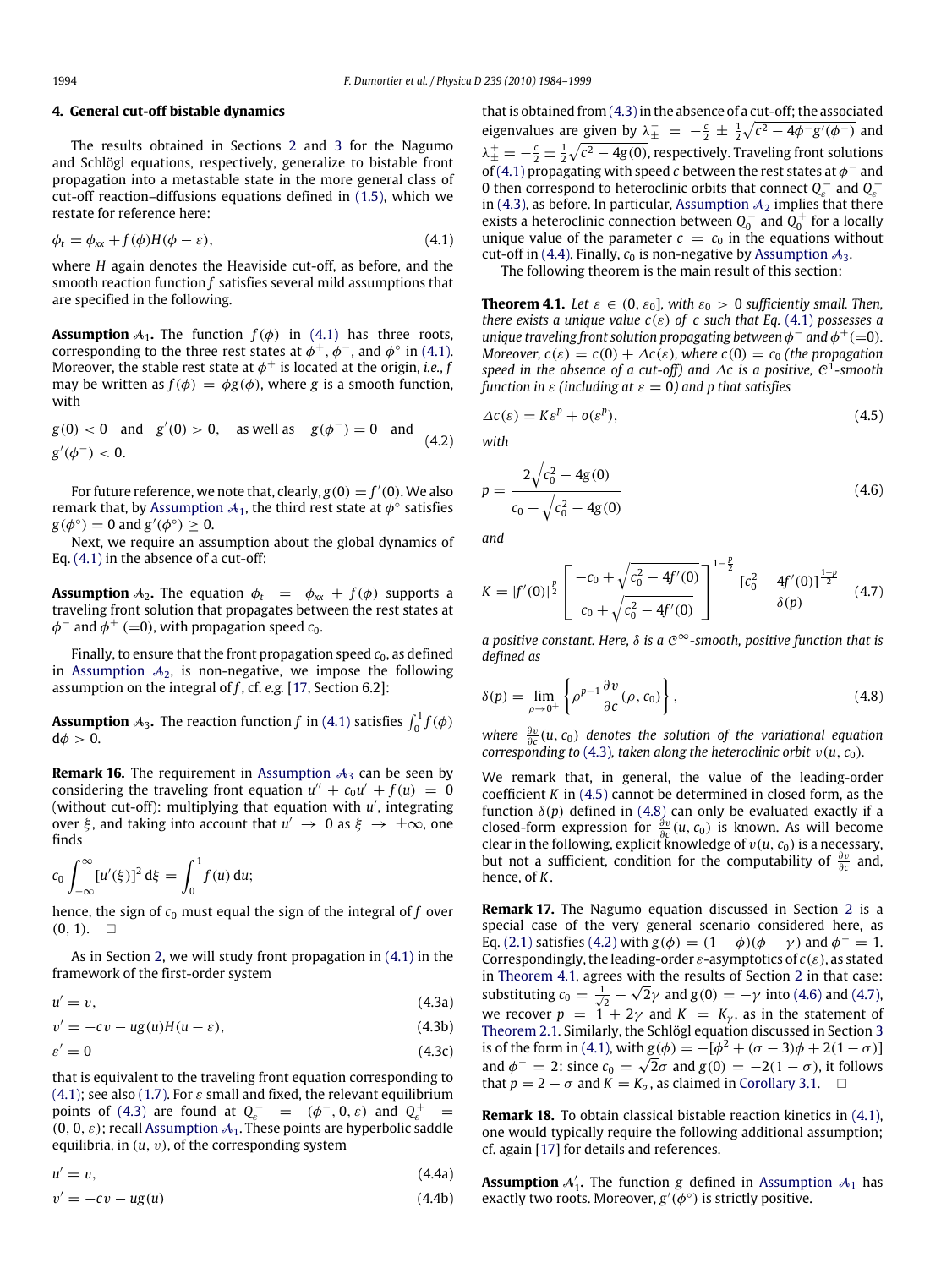Assuming, without loss of generality, that  $\phi^- = 1$  and  $\phi^\circ = \gamma$ for  $\gamma \in (0, 1)$ , one could rewrite [\(4.1\)](#page-10-1) as

$$
\phi_t = \phi_{xx} + \phi(1 - \phi)(\phi - \gamma)\tilde{g}(\phi)H(\phi - \varepsilon), \tag{4.9}
$$

where  $\tilde{g}(\phi) = 1 + O(\phi)$  denotes a smooth function that is strictly positive on  $(0, 1)$ . [Assumption](#page-10-3)  $\mathcal{A}_2$  would then imply the existence of a front solution propagating between the rest states at 1 and 0 in [\(4.9\).](#page-10-12) For the propagation speed  $c_0$  to be non-negative, we would assume  $\int_0^1 \phi(1-\phi)(\phi-\gamma)\tilde{g}(\phi) d\phi > 0$ , as in [Assumption](#page-10-4) A<sub>3</sub>.

Eq. [\(4.9\)](#page-10-12) is, to leading order, precisely the Nagumo equation studied in Section [2](#page-2-0) and can be analyzed accordingly. The proof of [Theorem 4.1,](#page-10-9) however, only requires information on *g* in a neighborhood of the rest states at  $\phi^-$  and  $\phi^+$  (=0), in addition to the global requirement that a front solution connecting the two exists. Hence, the stricter [Assumption](#page-10-13)  ${\cal A}_1^{\prime}$  is of no relevance to us and will not be imposed here.  $\square$ 

The proof of [Theorem 4.1](#page-10-9) follows the procedure outlined in the Introduction: the origin in [\(4.3\)](#page-10-5) is desingularized via the blow-up transformation in [\(1.8\).](#page-1-4) The singular heteroclinic connection  $\Gamma$ is then constructed in the blown-up vector field that is induced by [\(4.3\)](#page-10-5) on  $\mathbb{S}^2_+$ . The required construction is again performed in the two charts  $K_2$  and  $K_1$ , in which the dynamics of [\(4.3\)](#page-10-5) is analyzed in the inner and intermediate regions, respectively; the dynamics in the outer region can conveniently be described in the original  $(u, v, \varepsilon)$ -variables, as before. Finally, persistence of *Γ* as a heteroclinic connection between  $Q_c^-$  and  $Q_c^+$  for  $\varepsilon > 0$ sufficiently small may be established in exactly the same manner as was done in Sections [2](#page-2-0) and [3;](#page-9-0) see also [\[3\]](#page-15-2). As before, that connection will yield the sought-after traveling front solution of [\(4.1\)](#page-10-1) that propagates between  $\phi^-$  and 0, with speed  $c(\varepsilon)$ . Since the corresponding analysis is in many ways similar to that presented in Section [2,](#page-2-0) we will omit some of the details in the following.

## *4.1. Construction of* Γ

## <span id="page-11-0"></span>*4.1.1. Outer region*

In the outer region, which is again defined by  $u = O(1)$ , the governing equations are given by [\(4.3\)](#page-10-5) with  $H \equiv 1$ , *i.e.*, by [\(4.4\).](#page-10-6) (Equivalently, the dynamics in this region is governed by the corresponding traveling front equation  $u'' + cu' + ug(u) = 0$ ; cf. Section [2.1.1.](#page-3-9)) As noted above, we assume the existence of a heteroclinic connection between  $u = \phi^-$  and  $u = 0$  in that equation for some (locally unique, non-negative) value  $c_0$  of the front speed *c*. In the context of [\(4.4\),](#page-10-6) this heteroclinic orbit corresponds precisely to the unstable manifold  $W^u(Q_0^-)$  of the point  $Q_0^-$ , since [Assumption](#page-10-3)  $\mathcal{A}_2$  implies  $(u, v) \to (\phi^-, 0)$  as  $\xi \to$ −∞. Moreover, as before, we may assume an expansion for that manifold of the form

$$
v(u, c) = \sum_{j=0}^{\infty} \frac{1}{j!} \frac{\partial^j v}{\partial c}(u, c_0) (\Delta c)^j,
$$
\n(4.10)

where  $\Delta c = c - c_0$  is taken to be *o*(1); cf. [\(2.8\).](#page-3-1) For future reference, we note that the leading-order asymptotics of the lowest-order term  $v(u, c_0)$  in [\(4.10\)](#page-10-6) near  $u = 0$  is given by the linear approximation  $v(u, c_0) = \lambda^+ u + O(u^2)$ , where  $\lambda^+$  =  $-\frac{c_0}{2}-\frac{1}{2}\sqrt{c_0^2-4g(0)}$ , as above, with *c* replaced with *c*<sub>0</sub>. (In fact, noting that  $v(u, c_0)$  must be  $\mathcal{C}^{\infty}$ -smooth in  $u$  as  $u \to 0^+$ , we may make a series expansion for  $v$ , which can be used to determine the asymptotics of  $v(u, c_0)$  near  $u = 0$  to arbitrary order.)

The next-order term  $\frac{\partial v}{\partial c}(u, c)$  is again obtained as the solution of the variational equation associated to [\(4.4\),](#page-10-6) taken along the orbit  $v(u, c_0)$  that corresponds to the traveling front solution  $u(\xi)$  of the problem without cut-off; recall Section [2.1.1.](#page-3-9) Rewriting [\(4.4\)](#page-10-6) with *u* as the independent variable, differentiating the resulting equation with respect to  $c$ , and evaluating at  $c_0$ , we find

$$
\frac{\partial}{\partial u} \left( \frac{\partial v}{\partial c} (u, c_0) \right) = -1 - \frac{c_0 + \frac{\partial v}{\partial u} (u, c_0)}{v(u, c_0)} \frac{\partial v}{\partial c} (u, c_0)
$$
\n
$$
= -1 + \frac{u g(u)}{[v(u, c_0)]^2} \frac{\partial v}{\partial c} (u, c_0).
$$
\n(4.11)

(Here, the last equality follows immediately from [\(4.4\).](#page-10-6)) While  $(4.11)$  will, in general, have no explicit solution, as not even  $v(u, c_0)$ will typically be known in closed form, we can still prove that  $\frac{\partial v}{\partial c}(u, c_0)$  will be strictly positive on  $(0, \phi^-)$ .

<span id="page-11-1"></span>**Lemma 4.1.** *The unique solution*  $\frac{\partial v}{\partial c}(u, c_0)$  *of* [\(4.11\)](#page-10-14) *that satisfies*  $\frac{\partial v}{\partial c}(\phi^-, c_0) = 0$  is strictly positive for any  $u \in (0, \phi^-)$ .

**Proof.** The proof is based on a phase plane analysis of the firstorder system

$$
\dot{u} = u(\phi^{-} - u),
$$
  

$$
\dot{w} = -u(\phi^{-} - u) + \frac{u^2(\phi^{-} - u)g(u)}{[v(u, c_0)]^2}w
$$

that is equivalent to the variational equation in [\(4.11\),](#page-10-14) with  $w \equiv$  $\frac{\partial v}{\partial c}$ . Considering the linearization of the above system at the saddle equilibrium that is located at  $(\phi^-, 0)$ , we find

$$
\begin{bmatrix} -\phi^- & 0 \\ \phi^- & \frac{u^2(\phi^- - u)g(u)}{[v(u, c_0)]^2} \bigg|_{u = \phi^-} \end{bmatrix} = \begin{bmatrix} -\phi^- & 0 \\ \phi^- & \frac{(\phi^-)^2 g'(\phi^-)}{(\lambda_+^2)^2} \end{bmatrix}.
$$

As  $\frac{(\phi^-)^2 g'(\phi^-)}{g^-g^2}$  $\frac{f^2 g^2(\phi)}{(\lambda_+^2)^2}$  < 0, it follows that the only orbits that are asymptotic to  $(\phi^-, 0)$  for  $u \to \phi^-$  are those on the corresponding stable manifold. Since the slope of that manifold is negative and since, clearly,  $\dot{w}|_{\{w=0\}} < 0$  for  $u \in (0, \phi^-)$ , w is strictly positive on this interval (and, in fact, becomes unbounded as  $u \rightarrow 0^+$ , which can be seen by linearizing the equations at the saddle equilibrium at the origin).  $\Box$ 

**Remark 19.** The qualitative dynamics of Eq. [\(4.11\)](#page-10-14) in this general setting agrees with that of the exactly solvable variational equation in [\(2.9\).](#page-3-3) However, as will become clear in the following, the limit as *u*  $\rightarrow$  0<sup>+</sup> in  $\frac{\partial v}{\partial c}(u, c_0)$  cannot be evaluated analytically unless  $v(u, c_0)$  is known explicitly, as was the case in Section [2.1.](#page-3-8)  $\Box$ 

Finally, as in Section [2.1,](#page-3-8) let  $\Sigma^-$  be defined as the hyperplane  ${u = \rho}$  in  $(u, v, \varepsilon)$ -space, with  $\rho \geq \varepsilon_0$  for  $\varepsilon_0 > 0$  sufficiently small, and let  $P_0^-$  denote the point of intersection of  $W^u(Q_0^-)$ with  $\Sigma^-$ . Then, the segment of  $\Gamma$  that is located in this outer region is given by the manifold  $W^u(Q_0^-)$ , restricted to  $\{u \ge \rho\}$ . In the context of [\(4.3\),](#page-10-5) that singular heteroclinic connection is determined precisely by the leading-order term  $v(u, c_0)$  in [\(4.10\).](#page-10-6)

#### *4.1.2. Inner region*

The dynamics of [\(4.3\)](#page-10-5) in the inner region is governed by the cutoff system that is obtained by imposing  $H \equiv 0$  in [\(4.3b\).](#page-10-15) Since the blow-up transformation defined in [\(1.8\)](#page-1-4) is again given by [\(2.11\)](#page-3-6) in the corresponding (rescaling) chart  $K_2$ , the resulting equations are identical to those found previously in [\(2.12\);](#page-3-7) cf. Section [2.1.2.](#page-3-11)

In particular, the line of equilibria  $\ell_2^+$ , which is the segment of the  $r_2$ -axis obtained for  $r_2 \in [0, r_0]$ , again corresponds to the point  $Q_e^+$ , after blow-up and transformation to chart *K*<sub>2</sub>; given  $r_2$  (= $\varepsilon$ ) fixed, we write  $Q_2^+ = (0, 0, r_2) \in \ell_2^+$ , as before. In the limit as  $r_2 \rightarrow 0^+$ , the unique solution of the resulting singular equation  $\frac{dv_2}{du_2}$  =  $-c_0$ , with  $v_2(0)$  = 0, is found as  $v_2(u_2)$  =  $-c_0u_2$ . The corresponding orbit coincides with the stable manifold  $W_2^s(Q_0^+)$  $_{0}^{+}$ ) of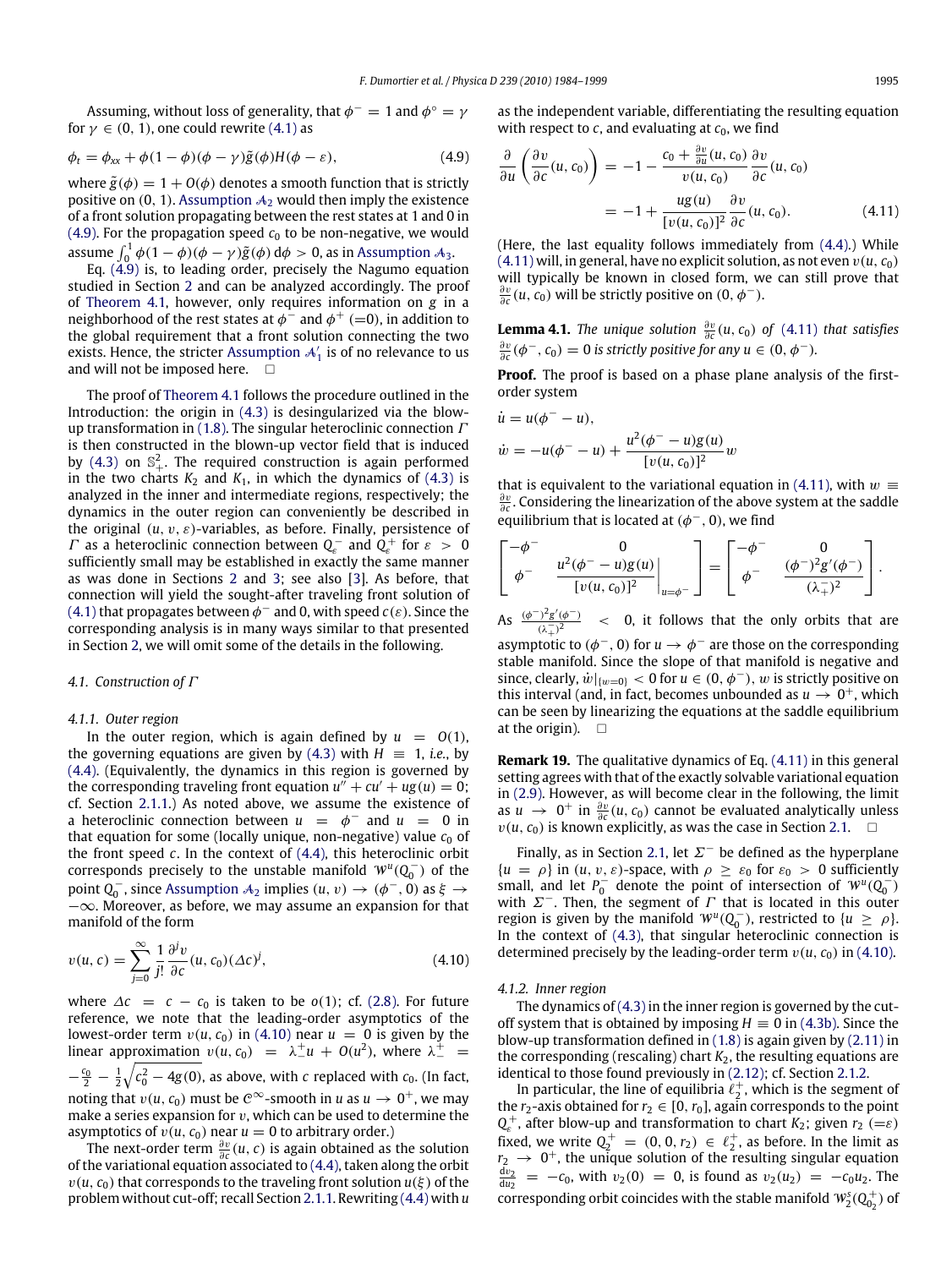$Q_{0}^{+}$  $\sigma_{0_2}^+$  = (0, 0, 0) and intersects the section  $\Sigma_2^+$  defined in [\(2.14\)](#page-3-12) in the point  $P_{0}^{+}$  $\begin{array}{rcl} 0_2^+ & = & (1, -c_0, 0), \text{ as before. Thus, the restriction} \end{array}$ of  $W_2^s(Q_{0_2}^+)$  to  $\{u_2 \ < \ 1\}$  yields precisely the segment  $\Gamma_2^+$  of the so  $m_2(Q_0)$  to  $\mu_2 < 1$ , yields preeflectly the segment  $T_2$  of the sought-after singular connection  $\Gamma$  that lies in this inner region; see again [Fig. 1](#page-4-0) for an illustration.

## *4.1.3. Intermediate region*

The system of equations corresponding to [\(4.3\)](#page-10-5) in the intermediate region, where  $\varepsilon < u < O(1)$  and  $H \equiv 1$ , is given by

$$
r_1' = r_1 v_1,\tag{4.12a}
$$

<span id="page-12-0"></span> $v'_1 = -cv_1 - v_1^2 - g(0) - [g(r_1) - g(0)],$  (4.12b)

$$
\varepsilon_1' = -\varepsilon_1 v_1,\tag{4.12c}
$$

as the blow-up transformation in chart  $K_1$  again reduces to [\(2.15\);](#page-4-7) recall the equations in [\(2.16\).](#page-4-1) (Here, we note that  $g(r_1) - g(0) =$  $O(r_1)$  may be of higher order, due to our assumptions on *g* in [\(4.2\).](#page-10-8)) The two equilibria of [\(4.12\)](#page-12-0) are located at  $P_1^s = (0, \lambda^{\pm}, 0)$  and  $P_1^u = (0, \lambda_+^+, 0)$ , where  $\lambda_{\pm}^+ = -\frac{c_0}{2} \pm \frac{1}{2} \sqrt{c_0^2 - 4g(0)}$ , as before; these equilibria correspond to the stable eigendirection and the unstable eigendirection, respectively, of the linearization at  $Q_0^+$  of [\(4.4\),](#page-10-6) in the absence of a cut-off. The associated eigenvalues are given by  $\lambda^+_-$ ,  $-c_0-2\lambda^+_-$ , and  $-\lambda^+_-$ , respectively,  $\lambda^+_+$ ,  $-c_0-2\lambda^+_+$ , and  $-\lambda_+^+$ . The relevant equilibrium for us is again  $P_1^s$ , since  $\frac{u'}{u} \to \lambda_-^+$ <br>must hold as  $\xi \to \infty$  along the traveling front solution of [\(4.1\)](#page-10-1) that corresponds to the singular heteroclinic orbit  $\Gamma$ .

The portion of that orbit that is located in this intermediate region can be found by analyzing the dynamics of [\(4.12\)](#page-12-0) in the invariant hyperplanes defined by  $\{r_1 = 0\}$  and  $\{\varepsilon_1 = 0\}$ , as before. Specifically, we denote by  $\overline{F_1}^-$  the singular orbit obtained for  $\varepsilon_1 = 0$  that is asymptotic to  $P_1^s$  as  $\xi \to \infty$ , and we write  $\Gamma_1^+$  for the orbit that asymptotes to  $P_1^s$  as  $\xi \to -\infty$  in  $\{r_1 = 0\}$ ; recall [Fig. 2.](#page-4-4) Then, the restriction of  $\varGamma$  to the intermediate region is given by the union of  $\varGamma_1^-, \varGamma_1^s$ , and  $\varGamma_1^+$ , as indicated in [Fig. 3.](#page-5-0)

This completes the construction of the singular heteroclinic orbit  $\Gamma$ .

**Remark 20.** The exponent *p* in [\(4.6\)](#page-10-10) is given precisely by the ratio of the second and third eigenvalues of the linearization of [\(4.12\)](#page-12-0) at  $P_1^s$ , as noted already in Section [2.1.2;](#page-3-11) cf. [Remark 8.](#page-4-8)  $\Box$ 

## *4.2. Existence and asymptotics of c*(ε)

As in Section [2.2,](#page-5-3) the persistence of the singular heteroclinic connection  $\Gamma$  for a unique value  $c(\varepsilon)$  of  $c$  in [\(4.5\),](#page-10-7) with  $\varepsilon \in (0, \varepsilon_0]$ sufficiently small, can be proven by considering the transition map  $\Pi_1$ :  $\Sigma_1^- \mapsto \Sigma_1^+$  between the two sections  $\Sigma_1^-$  and  $\Sigma_1^+$ defined in [\(2.18\).](#page-5-1) Moreover, the corresponding persistence proof will again yield the leading-order ε-asymptotics of *c*(ε), provided  $\Pi_1$  is described sufficiently accurately to the order considered here. The required analysis is carried out entirely in chart  $K_1$ , as before.

## *4.2.1. Preparatory analysis*

We begin by introducing the new variables  $\Delta c = c - c_0$  and  $z = v_1 + \frac{1}{2}c_0$  in [\(4.12\):](#page-12-0)

<span id="page-12-1"></span>
$$
r_1' = -\left(\frac{1}{2}c_0 - z\right)r_1,\tag{4.13a}
$$

$$
z' = \left(\frac{1}{2}c_0 - z\right)\Delta c - z^2 + \frac{1}{4}c_0^2 - g(0) - [g(r_1) - g(0)], \ (4.13b)
$$

$$
\varepsilon'_1 = \left(\frac{1}{2}c_0 - z\right)\varepsilon_1.
$$
 (4.13c)

Reparametrizing the independent variable in [\(4.13\)](#page-12-1) by dividing out the (positive) factor of  $\frac{1}{2}c_0 - z$ , we find

<span id="page-12-2"></span>
$$
r_1' = -r_1,\t\t(4.14a)
$$

$$
z' = \Delta c - \frac{z^2 - \left[\frac{1}{4}c_0^2 - g(0)\right]}{\frac{1}{2}c_0 - z} + \frac{g(0) - g(r_1)}{\frac{1}{2}c_0 - z},
$$
(4.14b)

$$
\varepsilon_1' = \varepsilon_1,\tag{4.14c}
$$

cf. [\(2.20\),](#page-6-1) where the prime again denotes differentiation with respect to the new variable  $\zeta$ .

The normal form equations corresponding to [\(4.14\)](#page-12-2) can now be obtained as in the proof of [Proposition 2.1:](#page-6-3)

<span id="page-12-3"></span>**Proposition 4.1.** Let  $V := \{(r_1, z, \varepsilon_1) | (r_1, z, \varepsilon_1) \in [0, \rho]$  $\times[-z_0, 0] \times [0, 1]$ , where  $z_0 = v_0 + \frac{c_0}{2}$ , with  $v_0$  as in [\(2.18\)](#page-5-1). Then, there exists a  $\mathcal{C}^{\infty}$ -smooth coordinate transformation

$$
\psi : \begin{cases} \mathcal{V} \to \psi(\mathcal{V}), \\ (r_1, z, \varepsilon_1) \mapsto (r_1, \hat{z}, \varepsilon_1), \end{cases}
$$

*with*  $\hat{z}(z, r_1) = z + O(r_1)$ *, such that* [\(4.13\)](#page-12-1) *can be written as* 

$$
r_1' = -r_1,\t\t(4.15a)
$$

<span id="page-12-4"></span>
$$
\hat{z}' = \Delta c - \frac{\hat{z}^2 - \left[\frac{1}{4}c_0^2 - g(0)\right]}{\frac{1}{2}c_0 - \hat{z}},\tag{4.15b}
$$

$$
\varepsilon_1' = \varepsilon_1. \tag{4.15c}
$$

As in Section [2,](#page-2-0) we write  $P^-$  and  $P_2^+$  for the points of intersection of  $W^u(Q^-_\varepsilon)$  and  $W^s_2(Q^+_2)$  with  $\Sigma^-$  and  $\Sigma^+_2$ , respectively, where  $\varepsilon \in (0, \varepsilon_0]$ . Let  $P_1^-$  and  $P_1^+$  denote the corresponding respective points in  $(r_1, v_1, \varepsilon_1)$ -coordinates. Given [Proposition 4.1,](#page-12-3) we can then derive the following estimates for the  $\hat{z}$ -coordinates of the points  $\widehat{P}_1^{\pm}$  that are obtained from  $P_1^{\mp}$  after application of the normal form transformation  $\psi$  defined in [Proposition 4.1:](#page-12-3)

**Lemma 4.2.** *For any*  $\rho \in (\varepsilon, 1)$ *, with*  $\varepsilon \in (0, \varepsilon_0]$  *and*  $\Delta c$  *sufficiently small, the points*  $\widehat{P}_1^- = (\rho, \hat{z}^-, \varepsilon \rho^{-1})$  *and*  $\widehat{P}_1^+ = (\varepsilon, \hat{z}^+, 1)$  *satisfy* 

<span id="page-12-5"></span>
$$
\hat{z}^- = \hat{z}^-(\rho, \Delta c) = -\frac{1}{2}\sqrt{c_0^2 - 4g(0)} + \nu(\rho, \Delta c)\Delta c, \quad \text{with}
$$
  

$$
\nu(\rho, 0) = \frac{1}{\rho} \frac{\partial \nu}{\partial c}(\rho, c_0)[1 + \nu_1(\rho)] > 0,
$$
 (4.16)

<span id="page-12-6"></span>*and*

$$
\hat{z}^+ = \hat{z}^+ (\Delta \mathbf{c}, \varepsilon) = -\left(\frac{c_0}{2} + \Delta \mathbf{c}\right) + \omega(\Delta \mathbf{c}, \varepsilon)\varepsilon.
$$
 (4.17)

*Here,*  $\nu(\rho, \Delta c)$  *is a*  $C^{\infty}$ -smooth function in  $\rho$  and  $\Delta c$ , while  $\nu_1$  *is*  $C^{\infty}$ *smooth down to*  $\rho = 0$ , *with*  $\nu_1(0) = 0$ . *Finally,*  $\omega(\Delta c, \varepsilon)$  *is*  $C^{\infty}$ *smooth in*  $\Delta c$  *and*  $\varepsilon$ *, including in a neighborhood of* (0, 0)*.* 

**Proof.** The proof is analogous to that of [Lemma 2.2:](#page-6-7) making use of the expansion for  $v(u, c)$  in [\(4.10\),](#page-10-6) we find [\(2.24\),](#page-6-10) as before. Next, we recall that  $v(\rho, c_0) = -\lambda^+_- \rho + O(\rho^2)$ ; see Section [4.1.1.](#page-11-0) Given that  $v^- = \rho v_1^-$  as well as that  $z^- = v_1^- + \frac{c_0}{2}$ , we obtain

$$
z^{-} = -\frac{1}{2}\sqrt{c_0^2 - 4g(0)} + O(\rho) + \frac{1}{\rho}\frac{\partial v}{\partial c}(\rho, c_0)\Delta c + O[(\Delta c)^2];
$$

cf. the proof of [Lemma 2.2.](#page-6-7) Applying the normal form (nearidentity) transformation  $\psi$  to  $\overline{z}$  and noting that  $\hat{z}^- = \pm \frac{1}{2}$  $\sqrt{c_0^2 - 4g(0)}$  is invariant for  $\Delta c = 0$  in [\(4.15b\),](#page-12-4) we have

$$
\hat{z}^- = -\frac{1}{2}\sqrt{c_0^2 - 4g(0)} + \frac{1}{\rho}\frac{\partial v}{\partial c}(\rho, c_0)[1 + v_1(\rho)]\Delta c
$$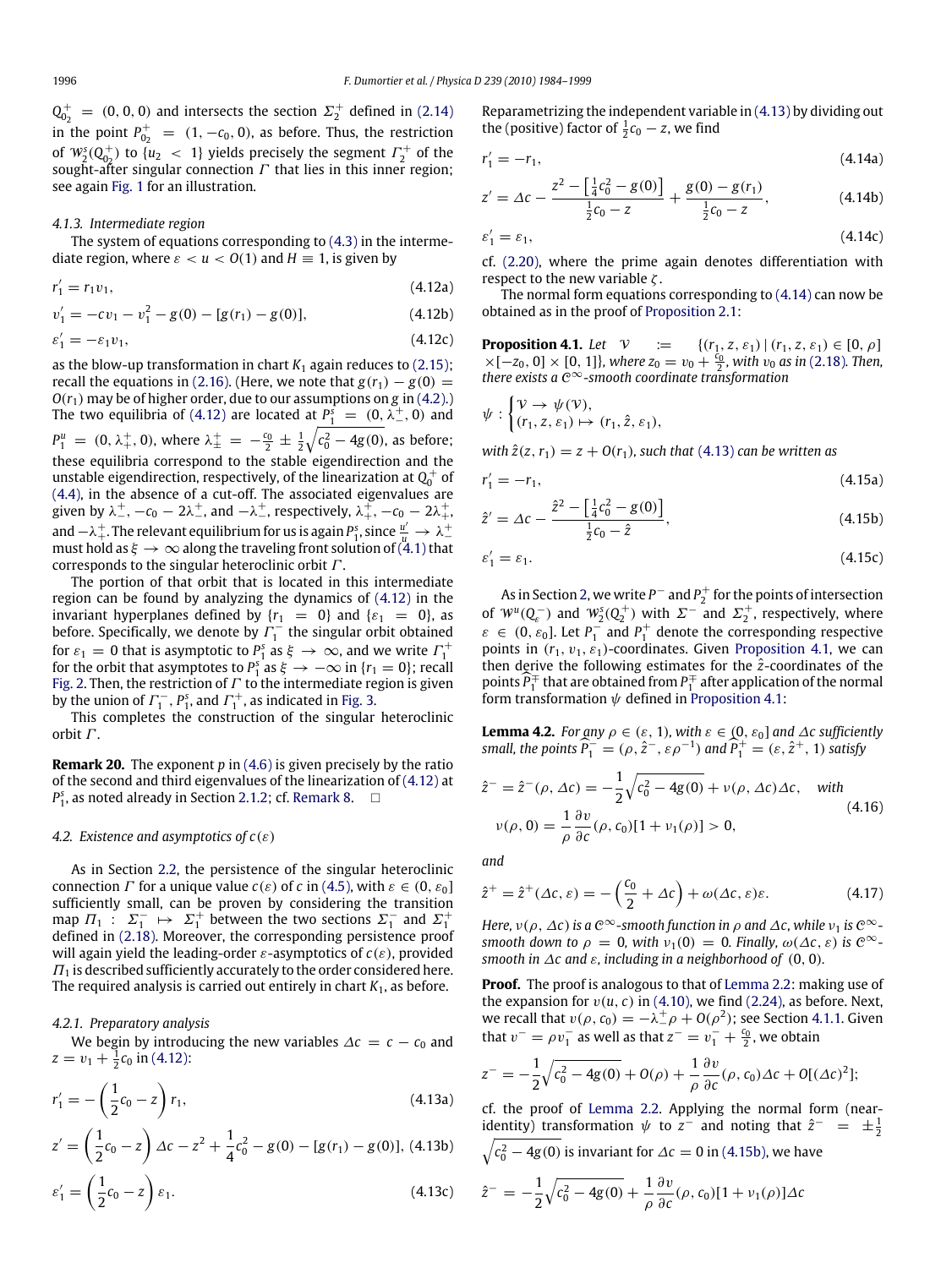+ 
$$
v_2(\rho, \Delta c)(\Delta c)^2
$$
  
\n
$$
\equiv -\frac{1}{2}\sqrt{c_0^2 - 4g(0)} + v(\rho, \Delta c)\Delta c,
$$

where  $v_1$  and  $v_2$  are  $\mathcal{C}^{\infty}$ -smooth in  $\rho$  and  $(\rho, \Delta c)$ , respectively; moreover,  $v_1$  is smooth down to  $\rho = 0$ , as before, with  $v_1(0) = 0$ . Finally,  $v(\rho, 0)$  is positive for  $\rho \in (0, 1)$  sufficiently small, by [Lemma 4.1,](#page-11-1) which yields [\(4.16\),](#page-12-5) as claimed.

The corresponding expression for  $\hat{z}^+$  is obtained by noting that the *v*<sub>1</sub>-coordinate of  $P_1^+$  must necessarily satisfy  $v_1^+ = -c_0 - \Delta c$ and, hence, that  $z^+ = -\frac{c_0}{2} - \Delta c$  must hold. Recalling that  $\hat{z} =$  $z + O(r_1)$  and  $r_1 = \varepsilon$  in  $\Sigma_1^+$ , we find [\(4.17\),](#page-12-6) which completes the argument.  $\Box$ 

## *4.2.2. Uniqueness of* ∆*c*

Let *z*ˆ<sup>−</sup> denote the solution to [\(4.15b\)](#page-12-4) with initial value  $\hat{z}^-(\rho, \Delta c)$ , and let  $\hat{z}^+$  =  $\hat{z}_-(\zeta^+)$ , with  $\zeta^+$  =  $-\ln \frac{\varepsilon}{\rho}$ , as before. In analogy to [Lemma 2.3,](#page-7-1) it then follows that the singular heteroclinic connection  $\Gamma$  can persist in the transition through the intermediate region for at most one value of ∆*c*:

<span id="page-13-1"></span>**Lemma 4.3.** *For*  $\hat{z}^+$  *defined as above, there holds*  $\frac{\partial \hat{z}^+}{\partial c}(\rho, \Delta c)$  > 0*. Moreover, there can exist at most one value of* ∆*c such that*  $\hat{z}^+_{-}(\rho, \Delta c) = \hat{z}^+(\Delta c, \varepsilon)$ , where  $\hat{z}^+$  is as in [\(4.17\)](#page-12-6).

## *4.2.3. Existence and asymptotics of* ∆*c*

Both the existence of  $c(\varepsilon)$  and its leading-order  $\varepsilon$ -asymptotics [c](#page-7-0)an now be obtained from the following analogue of [Proposi](#page-7-0)[tion 2.2:](#page-7-0)

**Proposition 4.2.** Let  $\varepsilon \in (0, \varepsilon_0]$ , with  $\varepsilon_0 > 0$  sufficiently small. *Then, there exists a function*  $c(\varepsilon) = c_0 + \Delta c(\varepsilon)$ *, with*  $\Delta c(0) = 0$ *, such that the singular orbit*  $\Gamma$  *persists if and only if*  $c = c(\varepsilon)$  *in* [\(4.1\)](#page-10-1)*. Moreover,*  $\Delta c$  *is positive, and*  $C^1$ *-smooth in*  $\varepsilon$  *(including at*  $\varepsilon = 0$ *) and p, where p is defined as*

$$
p = \frac{2\sqrt{c_0^2 - 4g(0)}}{c_0 + \sqrt{c_0^2 - 4g(0)}}.
$$
\n(4.18)

**Proof.** As in the proof of [Proposition 2.2,](#page-7-0) we first integrate [\(4.15b\)](#page-12-4) by separating variables to find

$$
\zeta^{+} - \zeta^{-} - \frac{1}{2} \ln \left| 2\hat{z}^{2} + 2\Delta c \hat{z} - c_{0} \Delta c - \frac{1}{2} c_{0}^{2} + 2g(0) \right|_{\hat{z}^{-}}^{2^{+}}
$$

$$
- \frac{c_{0} + \Delta c}{\sqrt{-4g(0) + c_{0}^{2} + 2c_{0} \Delta c + (\Delta c)^{2}}}
$$

$$
\times \operatorname{arctanh} \left( \frac{2\hat{z} + \Delta c}{\sqrt{-4g(0) + c_{0}^{2} + 2c_{0} \Delta c + (\Delta c)^{2}}} \right) \Big|_{\hat{z}^{-}}^{2^{+}} = 0. (4.19)
$$

Recalling that  $\zeta^+ = -\ln \frac{\varepsilon}{\rho}$  and  $\zeta^- = 0$ , substituting in the expressions for  $\hat{z}^+$  and  $\hat{z}^-$  from [\(4.17\)](#page-12-6) and [\(4.16\),](#page-12-5) respectively, and making use of the identity arctanh  $x = \frac{1}{2} \ln \frac{1+x}{1-x}$ , we obtain

$$
-\ln\frac{\varepsilon}{\rho} - \frac{1}{2}\ln|2g(0) - 2c_0\omega(\Delta c, \varepsilon)\varepsilon + O(2)|
$$
  
+ 
$$
\frac{1}{2}\ln\left| -\left\{c_0 + \sqrt{c_0^2 - 4g(0)}[1 + 2\nu(\rho, 0)] + O(1)\right\}\right\Delta c \right|
$$

$$
-\frac{1}{2}\left\{\frac{c_0}{\sqrt{c_0^2 - 4g(0)}} - \frac{4g(0)}{(c_0^2 - 4g(0))^{\frac{3}{2}}}\Delta c + O(2)\right\}
$$

$$
\times \left\{ \ln \left| \frac{-c_0 + \sqrt{c_0^2 - 4g(0)}}{c_0 + \sqrt{c_0^2 - 4g(0)}} \right| + \frac{8g(0)}{\sqrt{c_0^2 - 4g(0)} \left[ c_0 + \sqrt{c_0^2 - 4g(0)} \right]^2} \Delta c + \frac{4\sqrt{c_0^2 - 4g(0)}}{\left[ c_0^2 + \sqrt{c_0^2 - 4g(0)} \right]^2} \omega(\Delta c, \varepsilon) \varepsilon + O(2) \right| - \ln \left| \frac{c_0 + \sqrt{c_0^2 - 4g(0)} \left[ 1 + 2\nu(\rho, 0) \right] + O(1)}{2[c_0^2 - 4g(0)]} \Delta c \right| \right\}
$$
\n= 0. (4.20)

<span id="page-13-0"></span>Here, *O*(1) and *O*(2) denote first-order terms in ∆*c* and secondorder terms in  $(\Delta c, \varepsilon)$ , respectively, that are  $\mathcal{C}^{\infty}$ -smooth and uniform as long as  $\rho$  is restricted to compact subsets of (0, 1); cf. the proof of [Proposition 2.2.](#page-7-0)

Given that [\(4.20\)](#page-13-0) is solvable for at most one value of ∆*c*, as shown in [Lemma 4.3,](#page-13-1) we may attempt to find a solution for positive  $\Delta c$  first. Since  $v(\rho, 0) > 0$ , by [Lemma 4.1,](#page-11-1) we obtain

$$
\left(\frac{\varepsilon}{\rho}\right)^{2\sqrt{c_0^2 - 4g(0)}} = [2|g(0)|]^{-\sqrt{c_0^2 - 4g(0)}}
$$
\n
$$
\times \left\{ \left[ c_0 + \sqrt{c_0^2 - 4g(0)} \left[ 1 + 2\nu(\rho, 0) \right] \right] \Delta c \right\}^{c_0 + \sqrt{c_0^2 - 4g(0)}}
$$
\n
$$
\times \left[ \frac{c_0 + \sqrt{c_0^2 - 4g(0)}}{-c_0 + \sqrt{c_0^2 - 4g(0)}} \right]^{c_0}
$$
\n
$$
\times \left[ \frac{c_0 + \sqrt{c_0^2 - 4g(0)} \left[ 1 + 2\nu(\rho, 0) \right]}{2[c_0^2 - 4g(0)]} \right]^{c_0} [1 + O(1)], \quad (4.21)
$$

<span id="page-13-3"></span><span id="page-13-2"></span>where  $O(1)$  denotes terms that are  $\mathcal{C}^{\infty}$ -smooth in  $\Delta c$ ,  $\Delta c$  ln( $\Delta c$ ), and  $\varepsilon$ . As in the proof of [Proposition 2.2,](#page-7-0) the Implicit Function Theorem now implies that [\(4.21\)](#page-13-2) has a solution  $\Delta c(\varepsilon, p, \rho)$ , for any  $\rho \in (0, 1)$  and p as defined in [\(4.18\),](#page-13-3) which is  $\mathcal{C}^1$ -smooth in  $\varepsilon$  (down to  $\varepsilon = 0$ ), p, and  $\rho$ . Moreover,  $\Delta c$  is necessarily unique, and independent of  $\rho$ , as it again yields the unique value of  $c$  for which  $\Gamma$  persists, as a heteroclinic connection between  $Q_{\varepsilon}^-$  and  $Q_{\varepsilon}^+$ in [\(4.3\),](#page-10-5) irrespective of the definition of  $\Sigma^-$ .

Finally, solving [\(4.21\)](#page-13-2) for  $\Delta c(\varepsilon) = \Delta c(\varepsilon, p)$  and taking into account that  $g(0) = f'(0) < 0$ , by [\(4.2\),](#page-10-8) we find  $\Delta c(\varepsilon) =$ *K* $\varepsilon^p$  + *o*( $\varepsilon^p$ ) for the leading-order  $\varepsilon$ -asymptotics of  $\Delta c$ . Here, the constant *K* is given by

$$
K = 2|f'(0)|^{\frac{p}{2}} \left[ \frac{-c_0 + \sqrt{c_0^2 - 4f'(0)}}{c_0 + \sqrt{c_0^2 - 4f'(0)}} \right]^{1-\frac{p}{2}}
$$
  
\n
$$
\times \frac{[c_0^2 - 4f'(0)]^{1-\frac{p}{2}}}{c_0 + \sqrt{c_0^2 - 4f'(0)}[1 + 2\nu(\rho, 0)]} \frac{1}{\rho^p}
$$
  
\n
$$
\equiv |f'(0)|^{\frac{p}{2}} \left[ \frac{-c_0 + \sqrt{c_0^2 - 4f'(0)}}{c_0 + \sqrt{c_0^2 - 4f'(0)}} \right]^{1-\frac{p}{2}} \frac{[c_0^2 - 4f'(0)]^{\frac{1-p}{2}}}{\delta(p)},
$$
\n(4.22)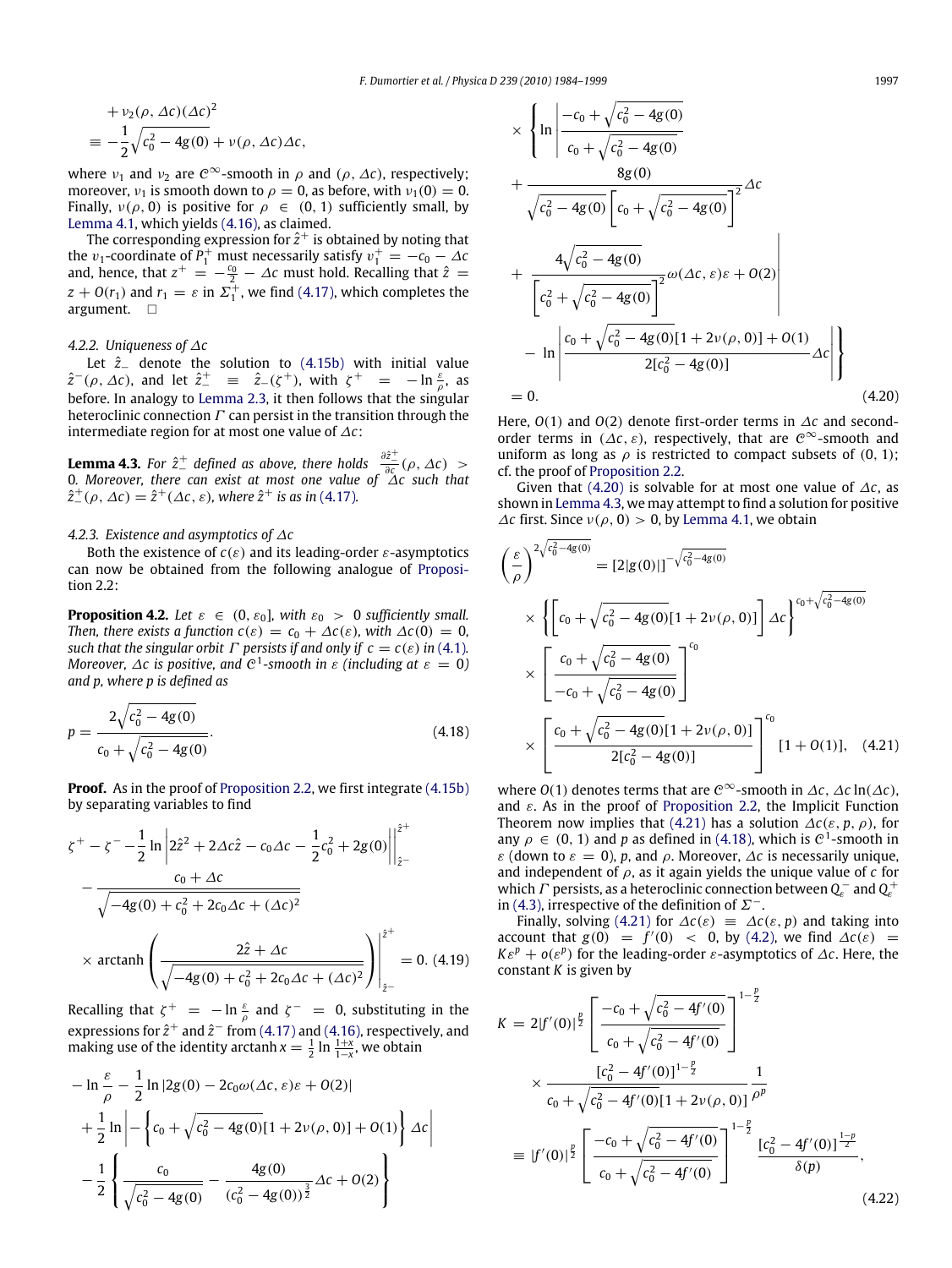with

$$
\delta(p) = \left[\frac{1}{2} + \frac{c_0}{2\sqrt{c_0^2 - 4f'(0)}} + \nu(\rho, 0)\right]\rho^p
$$
\n(4.23)

a strictly positive,  $e^{\infty}$ -smooth function, which concludes the argument.  $\square$ 

This completes the proof of [Theorem 4.1.](#page-10-9)

**Remark 21.** The numerical value of the leading-order coefficient *K* in the ε-asymptotics of ∆*c* will, in general, depend on the choice of Θ in [\(1.5\);](#page-1-1) recall [Remark 12.](#page-8-0) In other words, while the exponent *p* in that asymptotics is universal within the class of cut-off functions defined in [\(1.4\),](#page-1-0) cf. [\(4.6\),](#page-10-10) the value of *K* given in [\(4.7\)](#page-10-11) is specific to the Heaviside cut-off *H*.

## *4.3. Computability of* ∆*c*

We conclude this section by discussing the computability of the correction ∆*c* that is induced by the cut-off in [\(4.1\),](#page-10-1) for general *f* . We begin by noting that the exponent *p* in the ε-asymptotics of ∆*c* will always be computable if the front propagation speed  $c_0$  in the absence of a cut-off is known; cf. Eq. [\(4.6\).](#page-10-10) However, to determine the value of the corresponding coefficient *K*, as defined in [\(4.7\),](#page-10-11) in closed form, we would need to evaluate  $\delta(p)$ . Since the definition of  $\delta$  must be independent of  $\rho$ , we may take the limit as  $\rho\rightarrow0^+$ in [\(4.23\),](#page-14-1)

$$
\delta(p) = \lim_{\rho \to 0^+} \left\{ \rho^p \nu(\rho, 0) \right\} = \lim_{\rho \to 0^+} \left\{ \rho^{p-1} \frac{\partial v}{\partial c}(\rho, c_0) \right\},\tag{4.24}
$$

see Section [2.2,](#page-5-3) where  $\frac{\partial v}{\partial c}$  denotes the solution of the variational equation in [\(4.11\),](#page-10-14) which we restate for convenience here:

$$
\frac{\partial}{\partial u}\left(\frac{\partial v}{\partial c}(u, c_0)\right) = -1 + \frac{ug(u)}{[v(u, c_0)]^2} \frac{\partial v}{\partial c}(u, c_0).
$$
 (4.25)

Eq. [\(4.25\)](#page-14-2) can be solved by variation of constants; however, an exact solution for  $\frac{\partial v}{\partial c}(u, c_0)$  can only be found in cases where a solution to the corresponding traveling front problem without cutoff is known explicitly.

To clarify this point further, we recall the linear approximation for  $v(u, c_0)$  from Section [4.1.1:](#page-11-0)  $v(u, c_0) = \lambda_{-}^+ u + O(u^2)$ , with  $\lambda_{-}^{+}=-\frac{c_0}{2}-\frac{1}{2}\sqrt{c_0^2-4g(0)}.$  Substituting into [\(4.25\)](#page-14-2) and solving the resulting approximate equation

$$
\frac{\partial}{\partial u}\left(\frac{\partial v}{\partial c}(u, c_0)\right) = -1 + \frac{g(0)}{(\lambda^+_-)^2} \frac{\partial v}{\partial c}(u, c_0),
$$

we find the leading-order solution

$$
\frac{\partial v}{\partial c}(u, c_0) = -\frac{(\lambda^+_-)^2}{-g(0) + (\lambda^+_-)^2}u + Cu^{\frac{g(0)}{(\lambda^+_-)^2}}
$$
(4.26)

for  $\frac{\partial v}{\partial c}(u, c_0)$ . Since, however, that solution is only valid locally, in a neighborhood of  $u = 0$ , the constant of integration  $C$  has to remain undetermined, as the boundary condition on  $\frac{\partial v}{\partial c}$  is prescribed at  $u = \phi^-$ . Knowledge of *C*, on the other hand, is necessary for evaluating [\(4.24\):](#page-14-3) since  $\frac{g(0)}{(\lambda_+^+)^2} < 0$ , the dominant term in the *u*asymptotics of  $\frac{\partial v}{\partial c}$  is precisely that second term in [\(4.26\).](#page-14-4) (In fact, recalling our discussion of the Nagumo and Schlögl equations in Sections [2](#page-2-0) and [3,](#page-9-0) respectively, one finds that the order (in *u*) in the leading-order asymptotics of  $\frac{\partial v}{\partial c}$ , which was found as  $-2\gamma$  and  $\sigma - 1$  in [\(2.10\)](#page-3-5) and [\(3.9\),](#page-9-9) respectively, equals  $1 - p = \frac{g(0)}{(\lambda+)^2}$ .)

<span id="page-14-1"></span>Similarly, approximating  $v(u, c_0)$  locally in a neighborhood of  $\phi^-$ , one would obtain a leading-order expression for  $\frac{\partial v}{\partial c}$  that satisfies the boundary condition  $\frac{\partial v}{\partial c}(\phi^-, c_0) = 0$ . However, that approximation will not be valid up to and including the equilibrium state at zero. In other words, the two expansions cannot be equivalent unless  $v(u, c_0)$  is known explicitly and in closed form. (Here, we only consider equivalence from an analytical point of view, as Eq. [\(4.25\)](#page-14-2) can, in principle, be integrated numerically, and the resulting approximation for  $\frac{\partial v}{\partial c}$  evaluated in  $\Sigma^-$ , to obtain an approximate value for *K*.)

Hence, we conclude that, while the exact form of *g* does not play a role in determining the solution asymptotics of [\(4.25\),](#page-14-2) knowledge of an explicit solution to the traveling front problem in the absence of a cut-off – and, consequently, of  $v(u, c_0)$  – is crucial for evaluating the leading-order coefficient *K* in the εasymptotics of ∆*c* in closed form. Finally, we remark that it might not be possible to evaluate *K* even then: while explicit knowledge of  $v(u, c_0)$  certainly is a necessary condition for the closed-form computability of *K*, the integrals that arise in solving [\(4.25\)](#page-14-2) may not be computable in closed form even when  $v(u, c_0)$  is known explicitly.

**Remark 22.** The observation that an exact solution to the traveling front problem without cut-off has to be available for the coefficient *K* defined in [\(4.7\)](#page-10-11) to be computable was also made in [\[5\]](#page-15-4): there, it was shown that *K* can always be evaluated in closed form if the function that maximizes the functional underlying their variational approach is known explicitly. We conjecture that this requirement is in fact equivalent to the condition that the variational equation in [\(4.25\)](#page-14-2) can be solved exactly. However, a proof is beyond the scope of this article.  $\square$ 

## <span id="page-14-3"></span>**Acknowledgements**

<span id="page-14-2"></span>The research of F.D. was supported by FWO Vlaanderen. The research of N.P. was supported by NSF-DMS 0109427, the UK Royal Society under grant TG080048, and FWO Vlaanderen. N.P. thanks Boston University and Universiteit Hasselt for their hospitality during the completion of parts of this article. The research of T.K. was supported by NSF-DMS 0606343.

## <span id="page-14-0"></span>**Appendix. Proof of [Lemma 2.1](#page-3-4)**

In this appendix, we give the proof of [Lemma 2.1,](#page-3-4) which we restate for reference here:

**Lemma A.1.** *For*  $u \in (0, 1]$ *, the unique solution*  $\frac{\partial v}{\partial c}(u, c_0)$  *to* 

<span id="page-14-5"></span>
$$
\frac{\partial}{\partial u}\left(\frac{\partial v}{\partial c}(u, c_0)\right) = -1 + 2\frac{u - \gamma}{u(1 - u)}\frac{\partial v}{\partial c}(u, c_0)
$$
\n(A.1)

<span id="page-14-4"></span>*that satisfies*  $\frac{\partial v}{\partial c}(1, c_0) = 0$  *is given by* 

$$
\frac{\partial v}{\partial c}(u, c_0) = \frac{1}{3 - 2\gamma}u^{-2\gamma}(1 - u)F(3 - 2\gamma, -2\gamma; 4 - 2\gamma; 1 - u),
$$

*where*  $F(\cdot, \cdot; \cdot; \cdot)$  *denotes the hypergeometric function* [\[11,](#page-15-10) *Section 15*]. *In particular,*  $\frac{\partial v}{\partial c}(u, c_0)$  *is strictly positive for any*  $u \in (0, 1)$ *.* 

**Proof.** We first note that the variational equation in  $(A,1)$  can be solved by variation of constants, which gives the general solution

<span id="page-14-6"></span>
$$
\frac{\partial v}{\partial c}(u, c_0) = Cu^{-2\gamma} (u - 1)^{-2(1-\gamma)}
$$
  
- 
$$
\int_1^u s^{2\gamma} (s - 1)^{2(1-\gamma)} ds \cdot u^{-2\gamma} (u - 1)^{-2(1-\gamma)} .
$$
 (A.2)